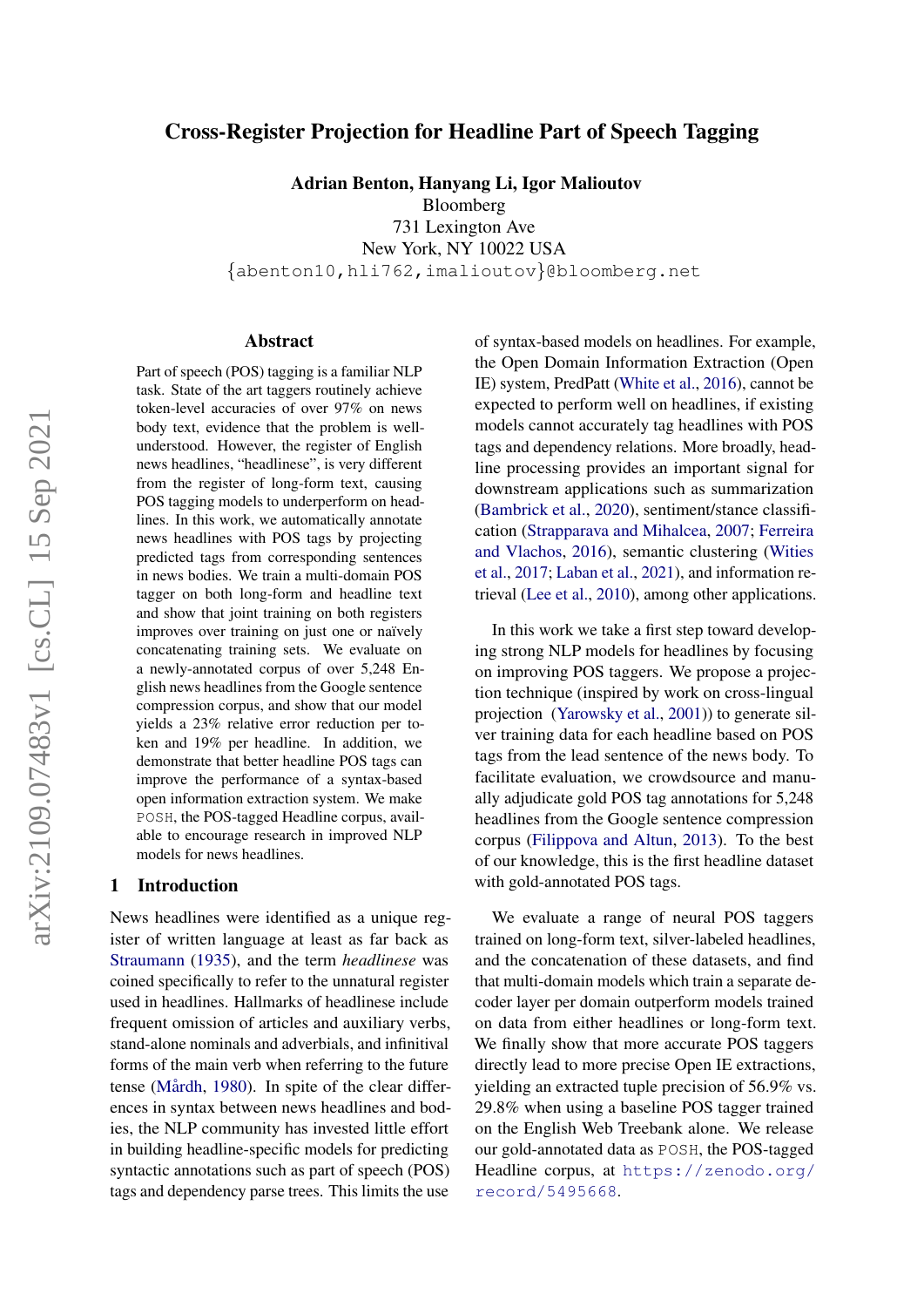Japanese Firms Push Posh Car Showrooms Twinkies are Back but Smaller World Briefing — Africa: Angola: New Bid To End War Ebola Fear Stalks Home Hunt for Quarantined Now Released Madonna Addicted to Sweat Dance Plugs Toronto Condos: Mortgages

Figure 1: Examples of headlines exhibiting register-specific phenomena: article/auxiliary omission, multiple "decks" or independent segments, and garden paths following from the need to fit a large amount of information in a small space.

#### Contributions

- 1. A gold-annotated evaluation set of over 5,000 English headlines to promote stronger NLP tools for news headlines.
- 2. An error analysis, confirming that many of the errors made by taggers trained on body text are due to headline-specific phenomena, such as article and copula omission. This demonstrates that existing POS taggers are not effective at headline POS tagging.
- 3. By training models on headlines tagged using a simple projection of POS tags from the corresponding news body's lead sentence, we can outperform a tagger trained on gold-labeled long-form text data. Multi-domain taggers that are trained on both gold-annotated longform text and silver-labeled headlines outperform taggers trained on either, reducing the relative token error rate by 23%.
- 4. Finally, we demonstrate that more accurate headline POS tags translate to more precise tuple extractions in a state-of-the-art multilingual Open IE system.

The proposed projection technique and models can also be applied to other sequence tagging tasks such as chunking or named entity recognition. These are also applicable in other domains where one has access to long-form sentence and a parallel reduced sentence (e.g., simplified English [\(Coster](#page-9-4) [and Kauchak,](#page-9-4) [2011\)](#page-9-4) or writing from English as a second language students [\(Dahlmeier et al.,](#page-9-5) [2013\)](#page-9-5)).

## 2 Data

We rely on two main sources of data for training and evaluating headline POS taggers: version 2.6 of the Universal Dependencies English Web Treebank

(EWT; [Silveira et al.](#page-10-2)  $2014$  $2014$  $2014$ )<sup>1</sup> and headlines from the Google sentence compression corpus (GSC).

In this work, we only consider the UD POS tag set. UD has become a dominant tag set for tagging and parsing, with many treebanks available across many languages [\(Zeman et al.,](#page-11-5) [2017\)](#page-11-5). In addition, we chose to annotate headlines with UD tags as the coarser granularity made it easier for non-experts to label. We leave experiments with finer representation granularity as future work, but do not expect the choice of representation to alter the underlying conclusions.

#### 2.1 Headline Evaluation Set

We construct the GSC headline evaluation set (GSCh) by sampling uniformly at random from headlines in the GSC where the headline was a (possibly non-contiguous) subsequence of the associated lead sentence. Headlines were first tokenized using the Stanford CoreNLP PTBTokenizer [\(Manning et al.,](#page-10-3) [2014b\)](#page-10-3) with default settings, and were annotated by a pool of six annotators who were all proficient in English. Each headline was annotated independently by three annotators from this pool. Annotators were warm-started with POS tags generated by an EWT-trained BiLSTM model and were trained to follow the UD 2.0 POS tagging guidelines. When in doubt, annotators referred to similar examples in the UD 2.6 EWT. Full annotation instructions and a sample of the interface are given in Appendix [A.](#page-12-0)

We gave the annotators feedback by monitoring their performance on a set of 250 unique test examples randomly inserted as tasks (annotated by the authors). We identified common mistakes on

<span id="page-1-0"></span><sup>1</sup>[https://github.com/](https://github.com/UniversalDependencies/UD_English-EWT/tree/r2.6)

[UniversalDependencies/UD\\_English-EWT/](https://github.com/UniversalDependencies/UD_English-EWT/tree/r2.6)  $t$ ree/r2.6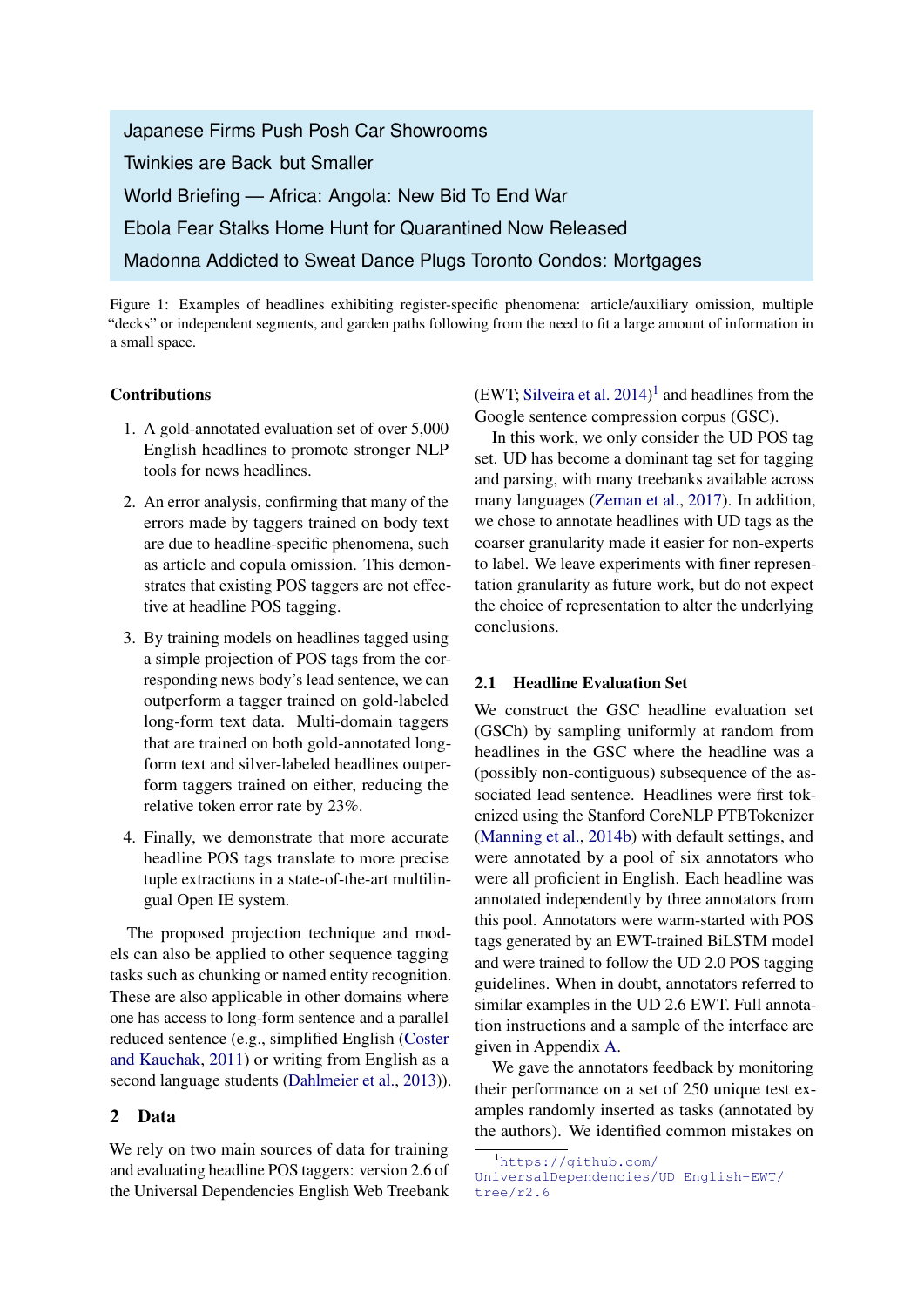<span id="page-2-0"></span>

Figure 2: Unigram POS tag distribution for the EWT and GSCh datasets.

these questions and provided feedback to annotators throughout the annotation process, after every 500-1000 examples.

Annotators achieved unanimous agreement on 70.7% of headlines, and the majority vote label sequence agreed with our test examples 88% of the time. We annotated an additional 200 samples from the unanimously agreed set, and found that 97% of labeled examples completely agreed with our manual annotation. We thus focused on those headlines without unanimous agreement, and manually reviewed the majority vote tag sequence for all headlines where there was no unanimous agreement (1534 out of 5248 examples). We corrected at least one POS tag in 24.97% of these headlines. Common mistakes include labeling a nominalized verb as VERB, labeling a NOUN as ADJ when it is a nominal modifier, confusing ADP and SCONJ, and labeling "to" as ADP instead of PART.

#### 2.2 Headline vs. Body POS Tag Distribution

The unigram tag distribution for EWT and GSCh exhibit clear, expected differences (Figure [2\)](#page-2-0). For instance, the lack of DET is due to article dropping and the lack of ADV and increase in frequency of other open class tags follows from the function that news headlines serve: maximizing the relevance of the article to a reader under strict space constraints [\(Dor,](#page-9-6) [2003\)](#page-9-6). Also, PROPN is more frequent in headlines, while PRON is almost non-existent. This naturally follows from the fact that headlines do not offer context from which an antecedent for the PRON can be found. Type-token ratio is higher for GSCh than EWT (0.273 vs. 0.076), and GSCh headlines tend to be shorter than EWT sentences

(7 vs. 15 mean token length).

#### <span id="page-2-3"></span>2.3 Auxiliary Datasets

We use the EWT as our baseline training set as the corpus contains over 250,000 annotated words of web text drawn from a wide variety of sources. In addition, we use the Revised English News Text Treebank [\(Bies et al.,](#page-9-7) [2015\)](#page-9-7), converted to Universal Dependencies using the Stanford CoreNLP Toolkit [\(Manning et al.,](#page-10-4) [2014a\)](#page-10-4), GUM [\(Zeldes,](#page-11-6) [2017\)](#page-11-6), and English portions of the LinES [\(Ahren](#page-8-0)[berg,](#page-8-0) [2015\)](#page-8-0) as additional training data for a subset of taggers.

In addition to the GSCh, we collected POS tag annotations for 500 additional headlines: 271 sampled uniformly at random from the GSC and 229 from The New York Times Annotated Corpus (NYT; [Sandhaus](#page-10-5) [2008\)](#page-10-5). NYT headlines were restricted to those with 4-12 words  $(10^{th}$ -90<sup>th</sup> percentile of length distribution). No subsequence constraint was imposed on any of these headlines, as we used this set to evaluate how well models performed on general headlines.

## 3 Methods

Here we describe the architecture of the POS taggers and our approach for learning a headline POS tagger without direct supervision.

#### 3.1 Models

In all experiments, we use a bidirectional recurrent neural network with gated recurrent units, followed by a linear-chain conditional random field layer (BiGRU-CRF). We consider two flavors of tagger: *non-contextual* and *contextual*. The contextual taggers use the BERT [\(Devlin et al.,](#page-9-8) [2019\)](#page-9-8) base uncased model pretrained on Wikipedia and the Google books corpus as a token encoder,<sup>[2](#page-2-1)</sup> and continue to finetune model weights during tagger training. We represent each word by the embedding of its initial subword as done in [Devlin](#page-9-8) [et al.](#page-9-8) [\(2019\)](#page-9-8). The non-contextual taggers use 50 dimensional GloVe word embeddings [\(Pennington](#page-10-6) [et al.,](#page-10-6) [2014\)](#page-10-6) concatenated with a 50-dimensional cased character embedding generated by a single-layer BiGRU.<sup>[3](#page-2-2)</sup> Non-contextual taggers use twolayer BiGRUs whereas contextual taggers only con-

<span id="page-2-1"></span><sup>&</sup>lt;sup>2</sup>We use the BERT implementation and model exposed by <https://huggingface.co/>.

<span id="page-2-2"></span> $^3$ [http://nlp.stanford.edu/data/glove.6B.](http://nlp.stanford.edu/data/glove.6B.zip) [zip](http://nlp.stanford.edu/data/glove.6B.zip)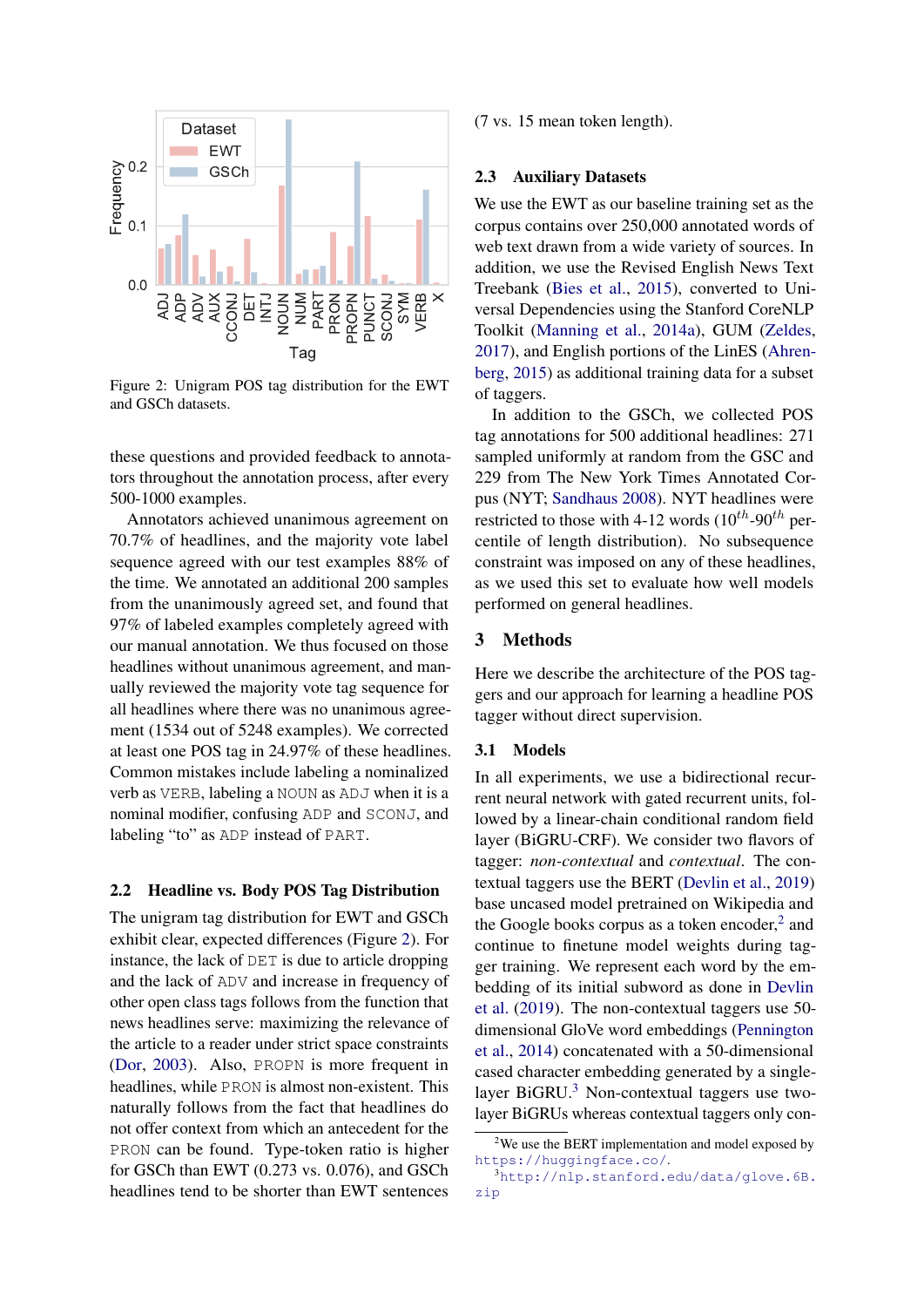<span id="page-3-1"></span>

Figure 3: Schematic of the architecture for a multi-domain BERT POS tagger. Word embeddings are given as the first subword embedding from an uncased BERT base language model. The non-contextual variant is identical except it uses GloVe embeddings as input, a 2-layer RNN shared across domains, and only the tag projection and neural CRF layers are domain-specific. Choice of decoder is governed by the corpus the example comes from.

tain single-layer BiGRUs. This is the same architecture used by [Lample et al.](#page-10-7) [\(2016\)](#page-10-7) for named entity recognition except with a GRU instead of a LSTM as the recurrent unit.<sup>[4](#page-3-0)</sup> Viterbi decoding is used to generate predictions for all taggers.

Even though large, pretrained language models have become a standard solution for addressing various NLP tasks, we also evaluate RNN taggers as they contain many fewer parameters and may suffice for POS tagging. This is also a new task, and the data come from a domain which BERT was not explicitly trained on (news headlines). Therefore, it is not immediately clear that using a BERT POS tagger will outperform an RNN tagger.

#### 3.1.1 Multi-Domain Taggers

In our experiments, we also train taggers on data from multiple domains. For the purpose of modeling, we designate each dataset as belonging to a separate *domain*, even though the critical distinction between datasets may be due to a variation in register, not the subject matter. In addition to training mixed-domain taggers on a simple concatenation of datasets, we consider tagger variants with domain-specific decoder layers.

Non-contextual, multi-domain taggers have

domain-specific weights for the tag projection layer and CRF, but share the bidirectional GRU encoder across domains. Contextual taggers share the BERT encoder across domains but learn domainspecific weights for the BiGRU-CRF layers. This multi-domain architecture is a simpler version of that proposed by [Peng and Dredze](#page-10-8) [\(2017\)](#page-10-8), since all models are trained to perform one task, POS tagging (Figure [3\)](#page-3-1).

#### 3.2 Projecting POS Tags

We construct a silver-labeled training set for GSC headlines by selecting articles from the GSC corpus where the headline is a (possibly non-continguous) subsequence of the lead sentence after lowercasing. After excluding GSCh examples, we find a total of 44,591 out of 200,000 headlines that satisfy this condition, which we divide into 70% for the training fold and 30% for a validation fold. We run inference with the selected EWT-trained tagger on these lead sentences, and assign the predicted tag for each word in the lead sentence to the corresponding aligned word in the headline. These silver-labeled headlines are used both for training and model selection (GSCproj). See Figure [4](#page-4-0) for an example of this projection.

This approach was inspired by work on projecting syntactic and morphological annotations across languages [\(Yarowsky et al.,](#page-11-4) [2001;](#page-11-4) [Fossum and Ab](#page-9-9)[ney,](#page-9-9) [2005;](#page-9-9) Täckström et al., [2013;](#page-11-7) [Buys and Botha,](#page-9-10)

<span id="page-3-0"></span><sup>&</sup>lt;sup>4</sup>These settings of number of layers, embedding, and hidden layer dimensionality were found to perform well in preliminary experiments. In addition, we saw little difference in performance between the two types of recurrent cells, and GRUs contain fewer parameters.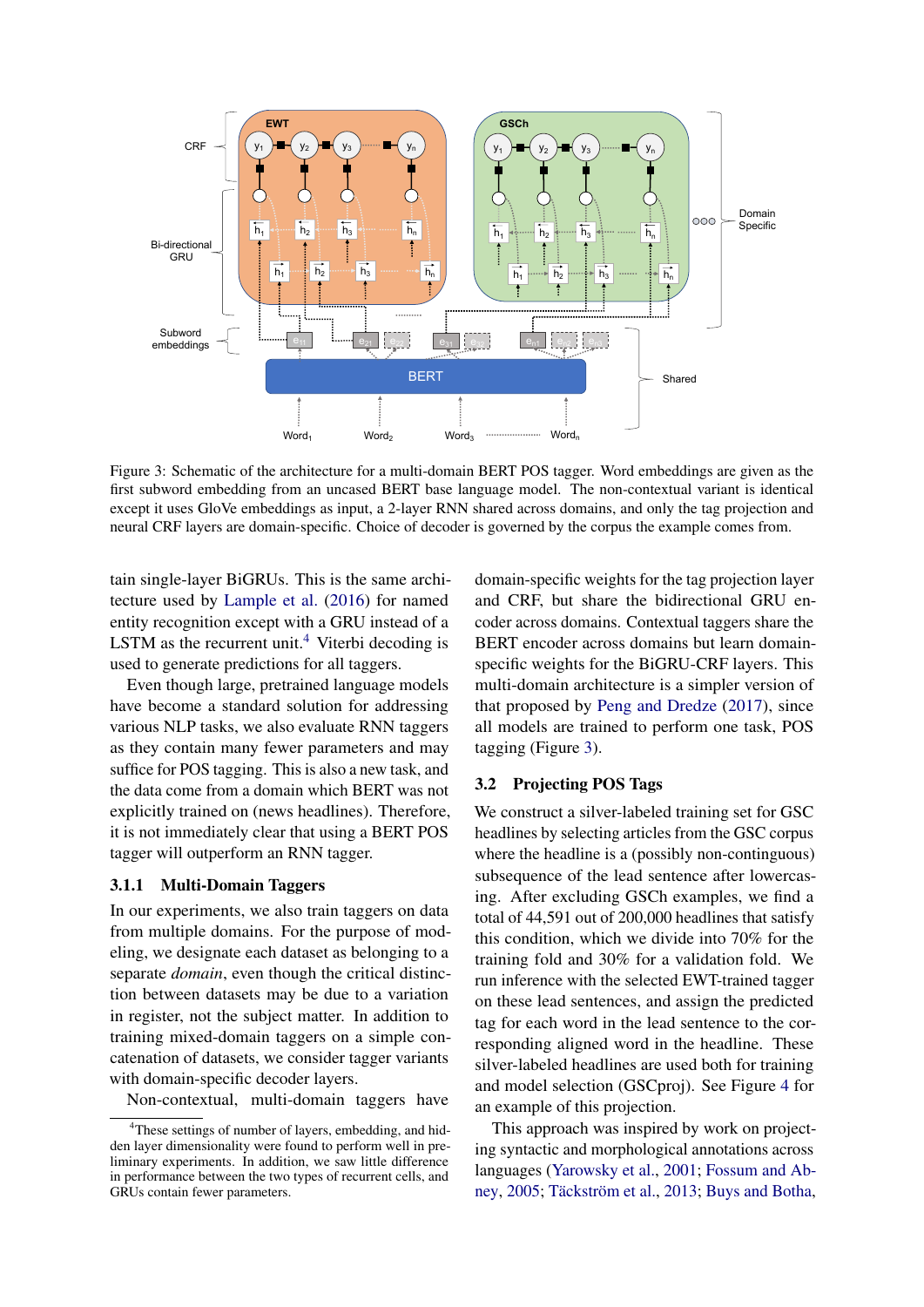<span id="page-4-0"></span>

Figure 4: Example of tag projection: tags of lead words are projected onto the corresponding headline word.

[2016;](#page-9-10) [Eskander et al.,](#page-9-11) [2020\)](#page-9-11), except that we impose no type constraints on the projected tags in our alignment. Although [Filippova and Altun](#page-9-3) [\(2013\)](#page-9-3) state that there are relatively few headlines which are extractive summaries of the article's lead sentence, there were enough of such headlines in the GSC corpus for us to construct a silver-labeled training set of the same order of magnitude as the EWT (12,543 sentences vs. 31,213 headlines).

## 4 Experiments

Models are trained on either EWT, GSCproj, or both training sets. We evaluate all models on the GSCh test set according to token and headline accuracy, unless otherwise stated. We also consider training multi-domain models on the three auxiliary datasets as well as EWT and GSCproj, to explore the value added by training on more long-form text data. For the EWT-trained baseline taggers, we insert a final period to GSCh headlines before running inference so as to mitigate the mismatch between the training and test data.

### 4.1 Training Details

We train all models using the Adam optimizer with  $\beta_1 = 0.99, \beta_2 = 0.999$ . All BiGRU layers are 100dimensional. For each architecture, we perform a random search with a budget of 10 runs over dropout rate in [0.0, 0.4] and number of epochs in  $[2, 6]$ . The fixed dropout rate is applied to the hidden layers of the BiGRU, throughout the BERT encoder, and before the tag projection layer. We sample the exponent of the base learning rate (base 10) for non-contextual taggers uniformly at random from  $[-5.5, -1.0]$  and for contextual taggers from  $[-5.5, -4.0]$ . Each model was trained using a single V100 GPU and training time varied from one to eight hours based on the size of the training set and number of training epochs.

We retrain each model three times with different random seeds, and select training parameters based on mean GSCproj validation token accuracy

across seeds (for models trained solely on EWT, models are selected based on the EWT validation set). When training jointly on only the EWT and auxiliary datasets, we select a model over hyperparameters and decoder head based on token accuracy on the GSCproj validation set. We report test performance for the model found to be most accurate on the validation set. As is recommended by [Søgaard et al.](#page-11-8) [\(2014\)](#page-11-8), we use bootstrap sampling tests to test for statistical significance at the  $p < 0.01$  level.<sup>[5](#page-5-0)</sup>

#### 4.2 Extrinsic Open IE Evaluation

To demonstrate the potential impact of explicit modeling of headlines, we consider the effect of POS tag quality on the downstream performance of an Open IE system. We experiment with a reimplementation of the state-of-the-art Open IE system PredPatt [\(White et al.,](#page-11-1) [2016\)](#page-11-1), which extracts propositions, tuples of predicate followed by  $n$  extracted arguments, using syntactic rules over a UD dependency parse of the source sentence. For the parser, we employ an arc-hybrid transition-based dependency parser using a bi-directional LSTM neural network [\(Kiperwasser and Goldberg,](#page-9-12) [2016\)](#page-9-12), trained on data from sections of 2-21 of the WSJ Penn Treebank.<sup>[6](#page-5-1)</sup> The parser takes POS tags as input. In our experiments, we substitute the predicted POS tags from the models under consideration and evaluate their downstream impact on tuple extraction quality.

To evaluate and compare the systems, we perform a typological error analysis for a randomly sampled 100 sentence subset of GSCh where the output of the OpenIE systems on EWT and EWT+GSCproj-based predictions differ.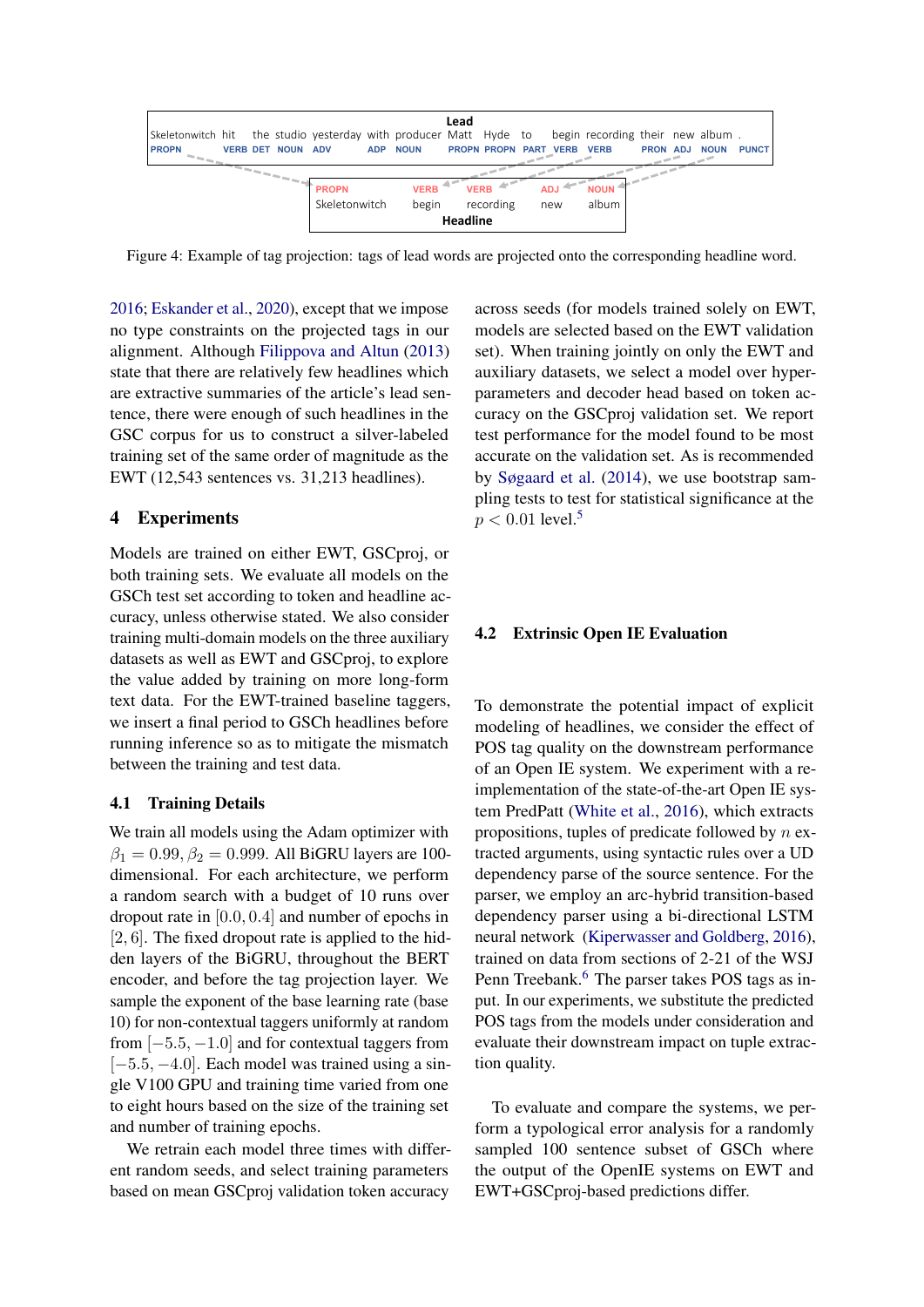<span id="page-5-2"></span>

|                     |                       | Non-contextual |                 | <b>BERT</b>  |                 |
|---------------------|-----------------------|----------------|-----------------|--------------|-----------------|
| <b>Setting</b>      | Train set             | Token          | <b>Headline</b> | <b>Token</b> | <b>Headline</b> |
|                     | <b>EWT</b>            | 90.16          | 53.22           | 92.08        | 60.77           |
| projected from lead | <b>EWT</b>            | $91.71*$       | $59.03*$        | $94.00*$     | $68.39*$        |
|                     | GSCproj               | $92.14*$       | $60.37*$        | $93.56*$     | $66.46*$        |
| shared              | $EWT + GSCproj$       | $91.94*$       | $59.38*$        | $93.86*$     | $67.76*$        |
| multi-domain        | $EWT + GSCproj$       | $92.26*$       | $60.34*$        | $93.93*$     | $68.27*$        |
| multi-domain        | $EWT + Aux$           | 92.02*         | $59.03*$        | 92.69*       | 63.13           |
| multi-domain        | $EWT + GSCproj + Aux$ | $93.19^{+1}$   | $64.01^{*†}$    | $94.00*$     | $68.10*$        |

Table 1: Token and headline percent accuracy of each POS tagger on GSCh. *Aux* refers to all auxiliary datasets described in Section [2.3.](#page-2-3) *projected from lead* refers to performance attained by predicted tags projected from the lead sentence to headline. *shared* and *multi-domain* refer to whether the decoder is shared across registers, or decoder weights are specific to each register. The best performance for each type of encoder is in bold. Statistically significant performance over the EWT and GSCproj models are denoted by  $\star$  and  $\dagger$ , respectively.

## 5 Results and Discussion

Table [1](#page-5-2) displays the test performance for POS taggers on GSCh. The selected hyperparameters and validation performance of each model is given in Appendix [B.](#page-14-0) Both non-contextual and contextual language models benefit from training on the silverlabeled GSCproj. Although the BERT EWT tagger achieves 95.40% accuracy on the EWT test set, which is on par with strong models such as Stanza [\(Qi et al.,](#page-10-9) [2018\)](#page-10-9), the performance degrades on GSCh, achieving only 92.08% accuracy. We found that this is in line with performance of an EWTtrained tagger applied to data from other domains: 94.34% token accuracy on the UD-converted English news treebank test set vs. 97.64% for a POS tagger trained on the Revised English News Text Treebank. This underscores the fact that the language and POS tag distribution in news headlines is substantially different from long-form text. However, by training on GSCproj alone, one can improve absolute accuracy by 1.48% at the token level and 5.69% at the headline level.

We find that projecting predicted tags from the BERT tagger from the lead sentence onto the headline performs surprisingly well. However, this is not a realistic scenario at inference time as few articles have headlines that are subsequences of the lead sentence. We find that a multi-domain BERT tagger trained on five corpora achieves the same performance on GSCh as the POS tags projected from the lead sentence.<sup>[7](#page-5-3)</sup>

Non-contextual performance Non-contextual taggers also benefit from training on GSCproj. In fact, a multi-domain non-contextual tagger that is trained on EWT and GSCproj along with the auxiliary datasets outperforms a BERT tagger that was only trained on EWT by over 1% absolute token accuracy. Although adding auxiliary longform text datasets improves tagger accuracy over only training on EWT, the addition of the silverlabeled GSCproj training set leads to more than a 1% absolute improvement in token accuracy. One interesting difference between contextual and non-contextual taggers is that the domain-agnostic (*shared*) BERT tagger benefits from the concatenation of EWT and GSCproj training sets, while the non-contextual tagger does not. We posit that this is because the contextual token embeddings learned by the BERT model naturally discriminate between the headline and long-form text registers. In effect, the BERT tagger can learn a register-specific sense of each word simply due to distributional differences between the GSCh and EWT registers.

Performance on general headlines Table [2](#page-6-0) shows the performance of trained BERT models on the NYT+GSC unconstrained headline evaluation set described in Section [2.3.](#page-2-3) Training on GSCproj alone improves the performance on the GSCh subset, but the model achieves similar token accuracy on the NYT subset. However, the multi-domain model trained on all available domains yields an absolute increase of 1.67% token accuracy on the NYT fold, even though none of the

<span id="page-5-0"></span><sup>&</sup>lt;sup>5</sup>Using batches of 1056 headlines (20% of the data) sampled with replacement from GSCh and 2,000 replications.

<span id="page-5-1"></span> ${}^{6}$ The parser achieves 94.47 % UAS and 93.50 % LAS on section 23 of WSJ, when using gold POS tags.<br>  $\frac{7}{1}$ Note that both the EWT+GS

<span id="page-5-3"></span>that both the EWT+GSCproj and

EWT+GSCProj+Aux multi-domain BERT taggers also achieve statistically significantly better token accuracy than the GSCproj model, but only at the  $p < 0.05$  level.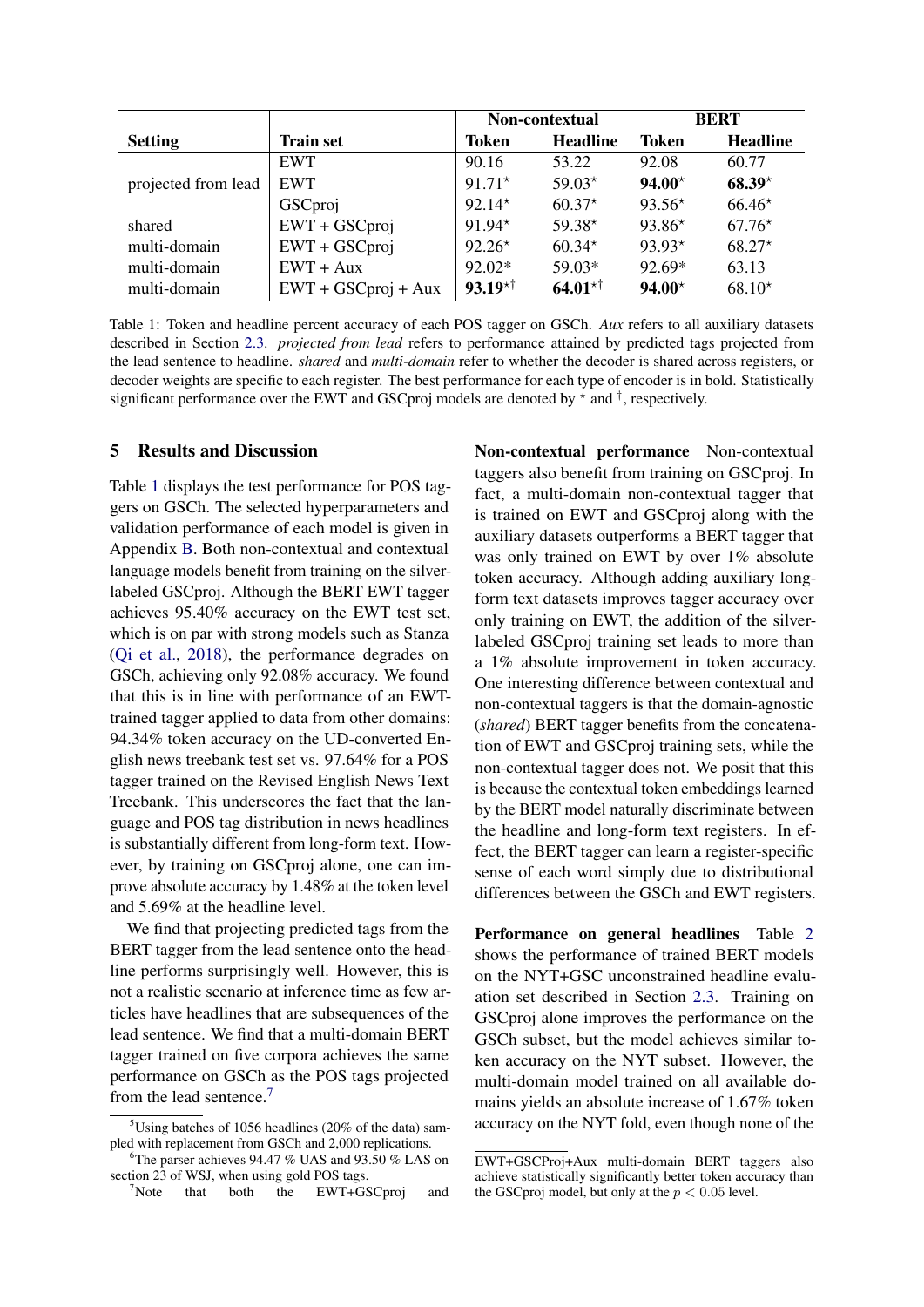<span id="page-6-0"></span>

|                  |             | % Accuracy   |             |  |
|------------------|-------------|--------------|-------------|--|
| <b>Train</b>     | <b>Test</b> | <b>Token</b> | <b>Head</b> |  |
|                  | NYT+GSCh    | 91.88        | 58.20       |  |
| <b>EWT</b>       | <b>NYT</b>  | 92.14        | 60.26       |  |
|                  | GSCh        | 91.59        | 56.46       |  |
|                  | NYT+GSCh    | 92.82        | 61.20       |  |
| GSCProj          | <b>NYT</b>  | 92.03        | 56.77       |  |
|                  | GSCh        | 93.59        | 65.68       |  |
| EWT+             | NYT+GSCh    | 93.64        | 65.20       |  |
| GSCProj+         | <b>NYT</b>  | 93.81        | 66.38       |  |
| A <sub>11X</sub> | GSCh        | 93.43        | 63.84       |  |

Table 2: Performance of models on the general headline evaluation set. The "EWT+GSCProj+Aux" model is the multi-domain model, and evaluation set predictions are made using the GSCProj head. Performance is reported separately for the NYT and GSCh subsets, as well as their union.

training domains explicitly contain NYT headlines. This suggests that training on projected tags also improves headline POS tagging for headlines that are not strictly subsequences of the lead, or are drawn from a different wire, such as the New York Times.

### 5.1 Training with Gold Supervision

In the above experiments, we assume no gold indomain supervision, only training on projected tags. To better understand how well a model performs with gold supervision, we also train a singledomain contextual tagger using the gold GSCh tags using 5-fold cross validation: training on 60%, validating on 20%, and testing on the remaining 20%. This tagger, trained on 3,149 gold headlines, achieves 93.55% token and 66.83% headline CV test accuracy, which is similar to that achieved by training on the 31,213 GSCproj training set (93.56%). A model CV-trained on 3,149 projected tag headlines instead achieves 92.73% token and 62.73% headline accuracy.

### 5.2 Error Analysis

The multi-domain EWT+GSCproj tagger improves over the EWT baseline by remedying errors related to the idiosyncracies of headlines. One such error is the frequent confusion of NOUN and PROPN tags by the baseline model (Figure [5\)](#page-7-0). This is to be expected as determiners are frequently omitted in headlines, removing a clear signal of whether a word is a PROPN. Take this prediction from the baseline tagger:

#### (1) Firefighter accused of setting fires \*PROPN VERB ADP VERB NOUN

The second set of remedied errors are a product of the way that some verb phrases are formed in headlines, omitting the copula and using the to VERB construction to signal future tense. These phenomena cause the baseline tagger to make particularly egregious blunders, such as tagging proper nouns as AUX when preceding a non-finite VERB:

(2) Hideo Kojima working on a PROPN \*AUX VERB ADP DET ADJ NOUN new game

or VERB if it precedes to VERB:

(3) Centrelink to \*VERB AUX VERB NOUN review procedures

We initially posited that this was due to the prior over label sequences learned by the CRF layer for the EWT register trumping the evidence. However, when we retrain the EWT model without a CRF layer it only achieved 91.90% accuracy on GSCh, performing worse than including a CRF layer.

The multi-domain tagger also remedies a smaller set of errors involving lexical ambiguity; for instance, confusing a nominal for a VERB:

(4) Bosc PROPN VERB \*VERB ADP NOUN faces spell on sidelines

Although the multi-domain model occasionally confuses ADP for SCONJ, after reviewing these examples, we find that many of the errors are due to noisy annotations where a word was incorrectly annotated as ADP instead of SCONJ. We also notice annotation inconsistency in constructions such as **(set|engaged|surprised|thrilled)**

to where the gold label should be ADJ, not VERB.

## 5.3 Extrinsic Evaluation

In the extrinsic Open IE-based evaluation, we performed an error analysis of tuples extracted by PredPatt using BERT EWT vs. EWT+GSCproj tags from 100 randomly selected headlines (which contained at least one tuple extracted from each and for which the extractions differed). Extracted tuples are labeled by two annotators who achieved an inter-annotator agreement rate of 90.0% before remedying discrepancies. Each extracted tuple is labeled for validity, and if invalid, the type of the salient error. 114 and 116 tuples are extracted by the baseline and multi-domain models, respectively.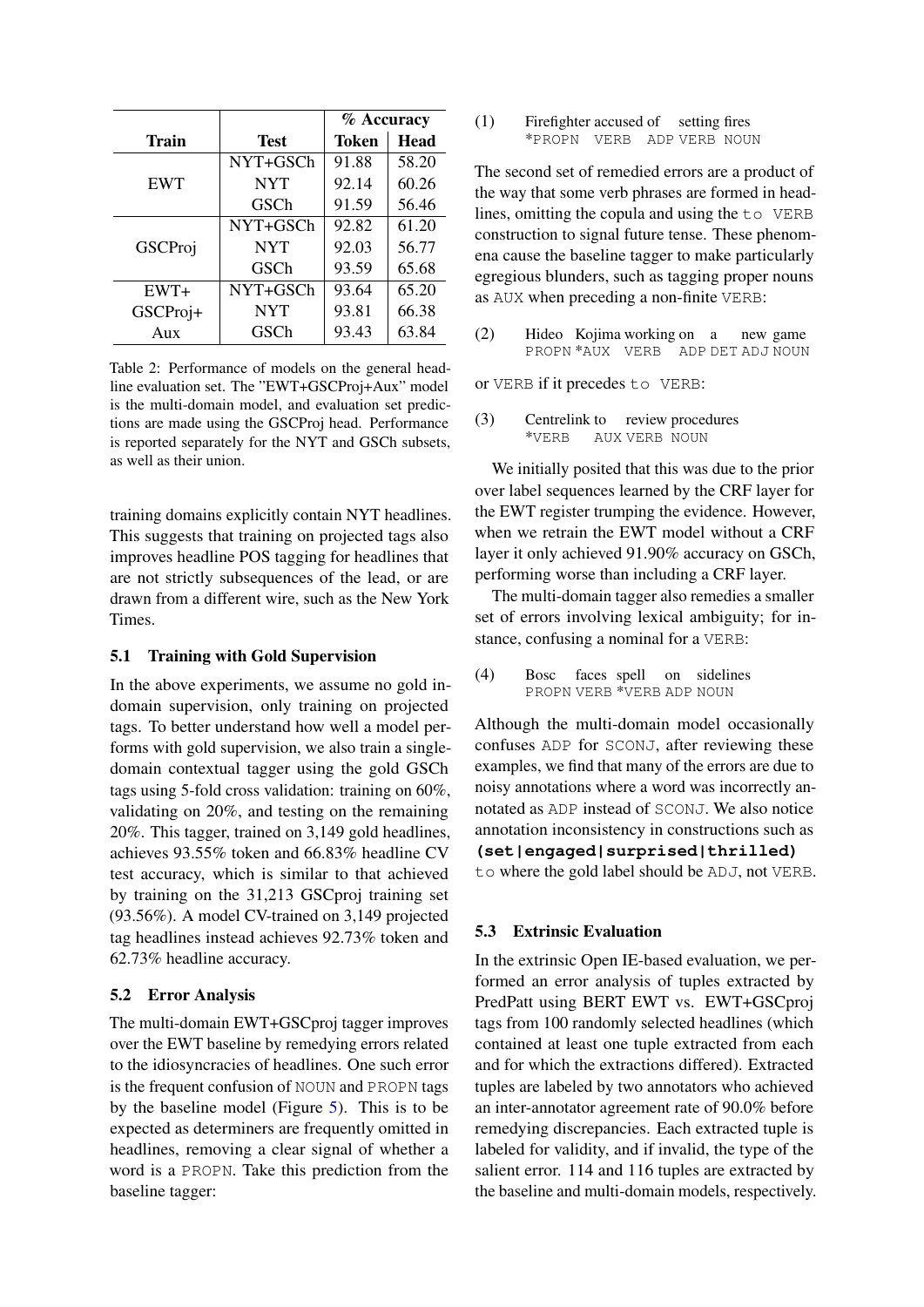<span id="page-7-0"></span>

Figure 5: Confusion matrix for the EWT baseline (left) and the difference between the EWT+GSCproj and EWT tagger confusion matrices (right). In the right plot, purple cells correspond to cases where the EWT+GSCproj model made a prediction more frequently than the EWT model, and vice-versa for green cells. Zero count cells are not annotated and the diagonal counts (correct predictions) are underlined.



Figure 6: Error types in OpenIE tuple extractions given the POS tags predicted by the EWT (inner donut) and EWT+GSCproj (outer donut) BERT taggers.

The types of salient error we focus on are: 1. an argument is mis-attached to the predicate; 2. the argument extraction is incomplete; 3. a core argument is missing; 4. the predicate is malformed; or 5. the predicate is incomplete (Table [3\)](#page-8-1). Our typology is informed by previous work on Open IE evaluations [\(Schneider et al.,](#page-10-10) [2017;](#page-10-10) [Bhardwaj et al.,](#page-9-13) [2019\)](#page-9-13).

There are two striking differences between tuples extracted using the baseline EWT and EWT + GSCproj POS tags. First, the multi-domain model results in far more precise extractions than the baseline, achieving a precision of 56.9% vs. 29.8%. Second, the majority of errors resulting from the baseline tagger are due to malformed predicates. Unlike error types such as "incomplete argument" or "core argument (attachment)", these errors are particularly egregious, as the essential meaning of the extracted tuple is corrupted. Many instances of malformed predicates are due to part of the subject being improperly placed in the predicate, a byproduct of the baseline tagger's tendency to identify words in second position or preceding "to" as AUX or VERB.

## 6 Related Work

"Headlinese" has been identified as a unique register at least since [Straumann](#page-11-0) [\(1935\)](#page-11-0). Hallmarks of English headlinese include the omission of articles and auxiliary verbs and using the infinitival form of verbs for future events. Subsequent work has found that, even within the English language, the syntax of news headlines varies as a function of publica-tion (Mårdh, [1980;](#page-10-0) [Siegal and Connolly,](#page-10-11) [1999\)](#page-10-11), time period [\(Vanderbergen,](#page-11-9) [1981;](#page-11-9) [Schneider,](#page-10-12) [2000;](#page-10-12)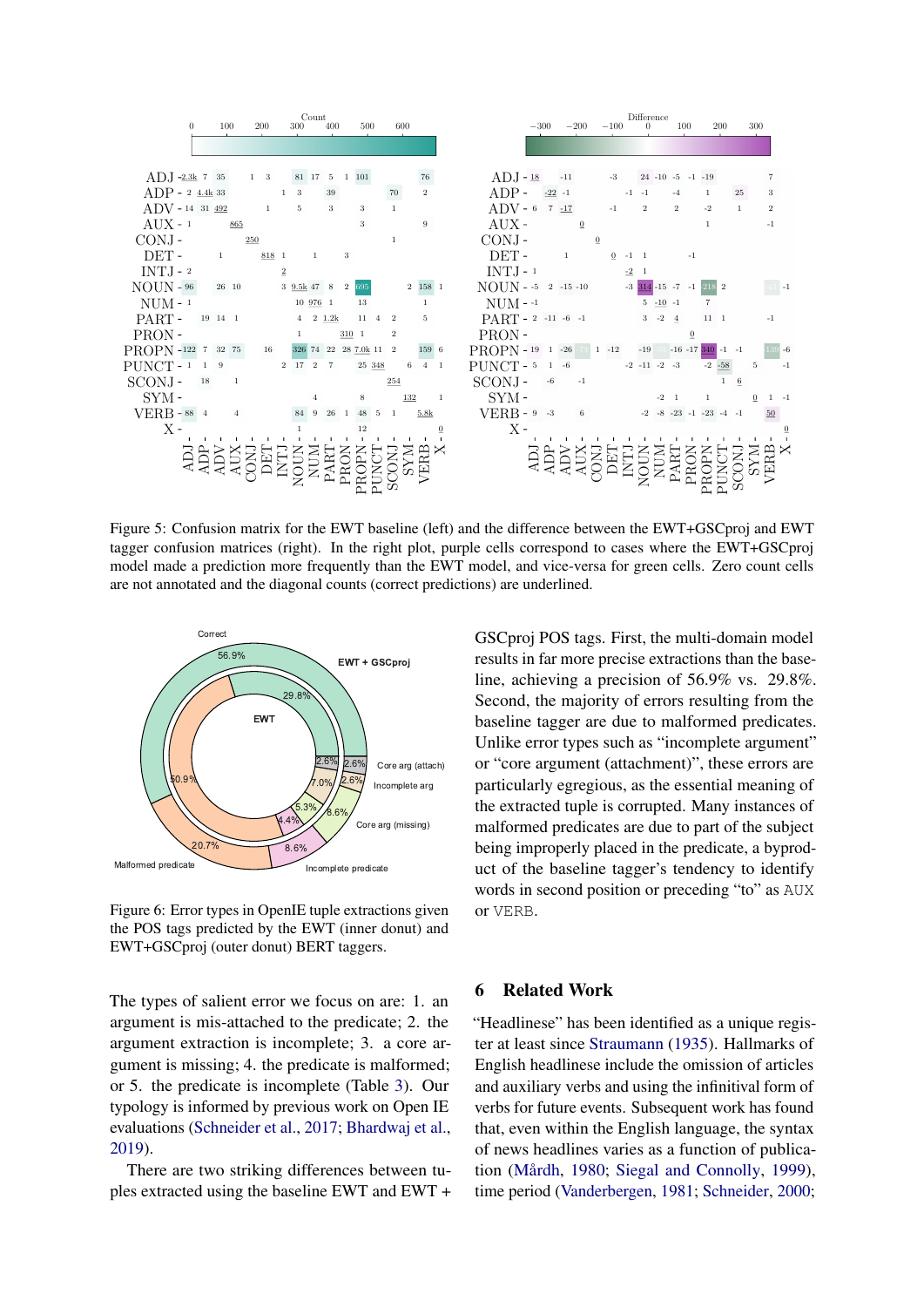<span id="page-8-1"></span>

| <b>Error Type</b>             | <b>Example Extraction</b>                                                                                                                                                                                      |  |  |
|-------------------------------|----------------------------------------------------------------------------------------------------------------------------------------------------------------------------------------------------------------|--|--|
| <b>Argument Misattachment</b> | Joliet man accused of shooting $\begin{bmatrix} A_1 \\ 5 \\ 5 \\ dOgs \end{bmatrix}$ [ <i>P</i> <b>released from</b> ] $\begin{bmatrix} A_2 \\ A_3 \\ B_4 \end{bmatrix}$                                       |  |  |
| <b>Incomplete Argument</b>    | $\begin{bmatrix} A_1 \ Schoolground \ knifel \end{bmatrix}$ and weapon attacks have $\begin{bmatrix} P \ \mathbf{doubled} \ \mathbf{in} \end{bmatrix} \begin{bmatrix} A_2 \ I0 \ \mathbf{years} \end{bmatrix}$ |  |  |
| <b>Missing Core Argument</b>  | $\begin{bmatrix} A_1 \text{ } \text{Gene} \text{ } \text{therapy} \end{bmatrix}$ [p <b>boosts</b> ] hope for the deaf                                                                                          |  |  |
| <b>Malformed Predicate</b>    | $\begin{bmatrix} A_1 \end{bmatrix}$ <i>Newcomers</i> will need to learn $\begin{bmatrix} P \end{bmatrix}$ <b>about military</b>                                                                                |  |  |
|                               | $[P$ Affymetrix to acquire $\vert A_1$ Panomics                                                                                                                                                                |  |  |
| <b>Bad Sub-predicate</b>      | $\begin{bmatrix} A_1 \end{bmatrix}$ <i>Aaoists</i> $\begin{bmatrix} P \end{bmatrix}$ <b>Set</b> $\begin{bmatrix} A_2 \end{bmatrix}$ <i>Aau liquor unit</i> afire                                               |  |  |

Table 3: OpenIE error types. Extracted tuples encoded as  $\langle P \text{ Predictate} |, [A_1 \text{Argument 1}], [A_2 \text{Argument 2}] \rangle$ .

[Afful,](#page-8-2) [2014\)](#page-8-2), and country [\(Ehineni,](#page-9-14) [2014\)](#page-9-14). In this work, we primarily consider headlines from the GSC, drawn from over ten thousand English language news sites in 2012, and leave investigating syntactic variation as future work.

Most NLP work on news headlines has focused on the problem of headline generation [\(Banko et al.,](#page-9-15) [2000;](#page-9-15) [Rush et al.,](#page-10-13) [2015;](#page-10-13) [Takase et al.,](#page-11-10) [2016;](#page-11-10) [Tan](#page-11-11) [et al.,](#page-11-11) [2017;](#page-11-11) [Takase and Okazaki,](#page-11-12) [2019\)](#page-11-12) or summarization [\(Filippova and Altun,](#page-9-3) [2013\)](#page-9-3). There has also been work on training headline classification models to label headlines by their expressed emo-tion [\(Kozareva et al.,](#page-9-16) [2007;](#page-9-16) Oberländer et al., [2020\)](#page-10-14), stance with respect to an issue [\(Ferreira and Vla](#page-9-1)[chos,](#page-9-1) [2016\)](#page-9-1), framing of/bias towards a political issue [\(Gangula et al.,](#page-9-17) [2019;](#page-9-17) [Liu et al.,](#page-10-15) [2019\)](#page-10-15), or the category or value of the news article [\(di Buono](#page-9-18) [et al.,](#page-9-18) [2017\)](#page-9-18). However, we are not aware of work to develop headline-specific models for predicting traditional linguistic annotations such as POS tags or dependency trees, although there has been work on adapting machine translation models to headlines [\(Ono,](#page-10-16) [2003\)](#page-10-16). As we show in this work, and has been observed in the past [\(Filippova and Altun,](#page-9-3) [2013\)](#page-9-3), a model trained on non-headline-domain data will not necessarily perform well on headlines.

Our work is analogous to work on constructing POS taggers or syntactic parsers for less traditional domains such as tweets [\(Owoputi et al.,](#page-10-17) [2013;](#page-10-17) [Kong](#page-9-19) [et al.,](#page-9-19) [2014;](#page-9-19) [Liu et al.,](#page-10-18) [2018\)](#page-10-18). Unlike this line of work, we did not have to craft a unique tag set for headlines, as headlines are not rife with the typographical errors and atypical constructions of tweets. At the same time, we do not presume a gold-annotated headline training set, but use projection to construct a silver-labeled training set. Data is annotated data purely for the purpose of evaluation.

## 7 Conclusion

This work is a first step towards developing stronger NLP tools for news headlines. We show that training a tagger on headlines with projected POS tags results in a far stronger model than taggers trained on gold-annotated long-form text. This suggests that more expensive syntactic annotations, such as dependency trees, may also be reliably projected onto headlines, obviating the need for gold dependency annotations when training a headline parser.

Although this work is focused on learning strong headline POS taggers, the projection technique described here can be adapted to train other strong headline sequence taggers; for example, training a headline chunker or named entity tagger on IOB tags projected from the lead sentence. Projection could potentially be applied to generate silverlabeled data for other domains such as simplified English (e.g., aligned sentences from simplified to original Wikipedia [\(Coster and Kauchak,](#page-9-4) [2011\)](#page-9-4)) and other languages.

## 8 Acknowledgments

Many members of the Bloomberg AI group gave helpful feedback on early drafts of this work. In particular, this work benefited immensely from discussions with Amanda Stent, as well as aesthetic feedback and figure-tinkering from Ozan İrsoy.

### References

- <span id="page-8-2"></span>Isaac Afful. 2014. A diachronic study of the np structure in ghanaian newspaper editorials. *Journal of Advances in Linguistics*, 5:555–565.
- <span id="page-8-0"></span>Lars Ahrenberg. 2015. Converting an english-swedish parallel treebank to universal dependencies. In *Third International Conference on Dependency Linguistics (DepLing 2015), Uppsala, Sweden, August 24-26, 2015*, pages 10–19. Association for Computational Linguistics.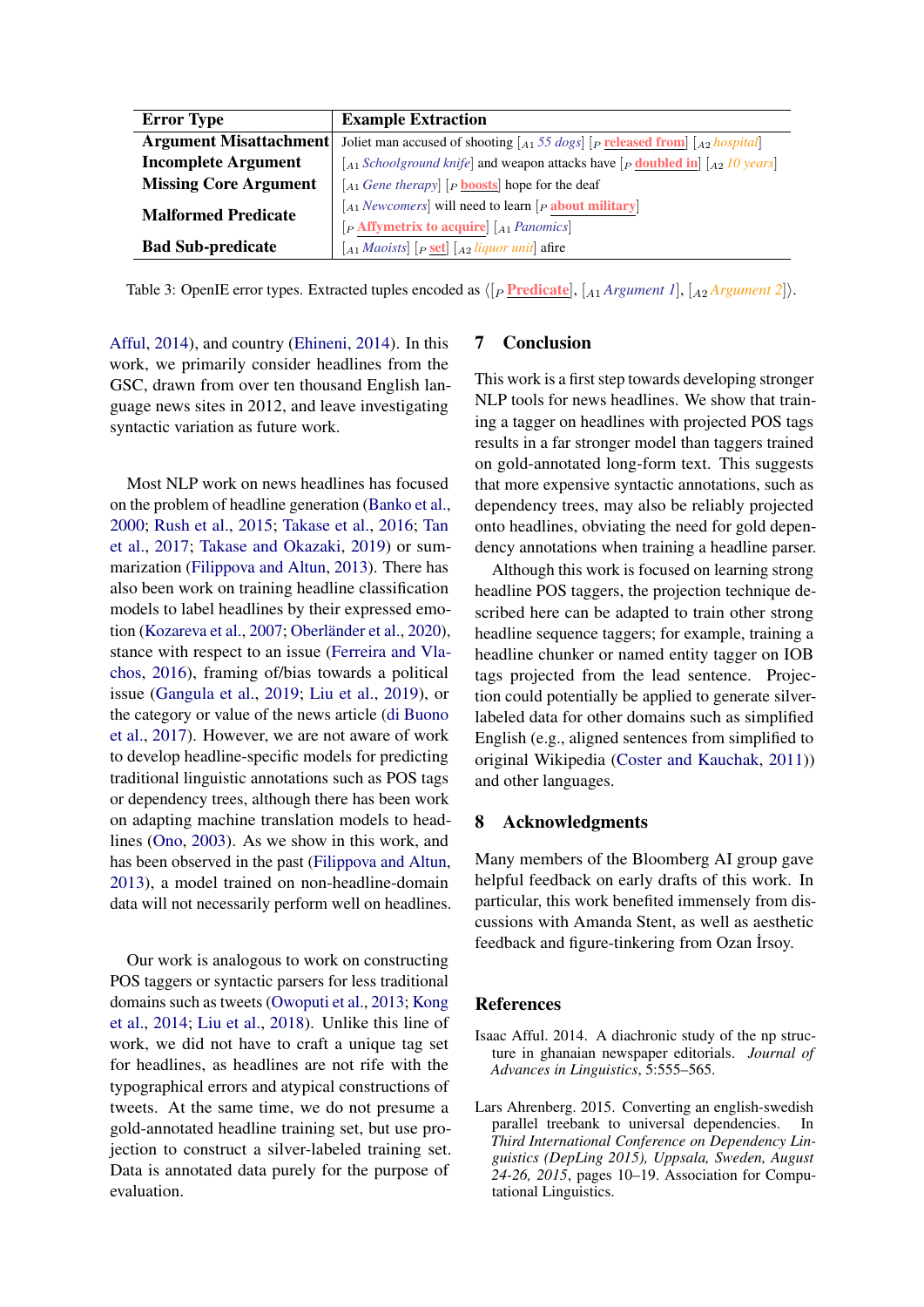- <span id="page-9-0"></span>Joshua Bambrick, Minjie Xu, Andy Almonte, Igor Malioutov, Guim Perarnau, Vittorio Selo, and Iat Chong Chan. 2020. [NSTM: Real-time query](https://doi.org/10.18653/v1/2020.acl-demos.40)[driven news overview composition at Bloomberg.](https://doi.org/10.18653/v1/2020.acl-demos.40) In *Proceedings of the 58th Annual Meeting of the Association for Computational Linguistics: System Demonstrations*, pages 350–361, Online. Association for Computational Linguistics.
- <span id="page-9-15"></span>Michele Banko, Vibhu O Mittal, and Michael J Witbrock. 2000. Headline generation based on statistical translation. In *Proceedings of the 38th Annual Meeting of the Association for Computational Linguistics*, pages 318–325.
- <span id="page-9-13"></span>Sangnie Bhardwaj, Samarth Aggarwal, and Mausam Mausam. 2019. [CaRB: A crowdsourced benchmark](https://doi.org/10.18653/v1/D19-1651) [for open IE.](https://doi.org/10.18653/v1/D19-1651) In *Proceedings of the 2019 Conference on Empirical Methods in Natural Language Processing and the 9th International Joint Conference on Natural Language Processing (EMNLP-IJCNLP)*, pages 6262–6267, Hong Kong, China. Association for Computational Linguistics.
- <span id="page-9-7"></span>Ann Bies, Justin Mott, and Colin Warner. 2015. [En](https://catalog.ldc.upenn.edu/LDC2015T13)[glish news text treebank: Penn Treebank revised](https://catalog.ldc.upenn.edu/LDC2015T13) [LDC2015T13.](https://catalog.ldc.upenn.edu/LDC2015T13)
- <span id="page-9-18"></span>Maria Pia di Buono, Jan Šnajder, Bojana Dalbelo Bašić, Goran Glavaš, Martin Tutek, and Natasa Milic-Frayling. 2017. Predicting news values from headline text and emotions. In *Proceedings of the 2017 EMNLP Workshop: Natural Language Processing meets Journalism*, pages 1–6.
- <span id="page-9-10"></span>Jan Buys and Jan A. Botha. 2016. [Cross-lingual mor](https://doi.org/10.18653/v1/P16-1184)[phological tagging for low-resource languages.](https://doi.org/10.18653/v1/P16-1184) In *Proceedings of the 54th Annual Meeting of the Association for Computational Linguistics (Volume 1: Long Papers)*, pages 1954–1964, Berlin, Germany. Association for Computational Linguistics.
- <span id="page-9-4"></span>William Coster and David Kauchak. 2011. Simple english wikipedia: a new text simplification task. In *Proceedings of the 49th Annual Meeting of the Association for Computational Linguistics: Human Language Technologies*, pages 665–669.
- <span id="page-9-5"></span>Daniel Dahlmeier, Hwee Tou Ng, and Siew Mei Wu. 2013. Building a large annotated corpus of learner english: The nus corpus of learner english. In *Proceedings of the eighth workshop on innovative use of NLP for building educational applications*, pages 22–31.
- <span id="page-9-8"></span>Jacob Devlin, Ming-Wei Chang, Kenton Lee, and Kristina Toutanova. 2019. [BERT: Pre-training of](https://doi.org/10.18653/v1/N19-1423) [deep bidirectional transformers for language under](https://doi.org/10.18653/v1/N19-1423)[standing.](https://doi.org/10.18653/v1/N19-1423) In *Proceedings of the 2019 Conference of the North American Chapter of the Association for Computational Linguistics: Human Language Technologies, Volume 1 (Long and Short Papers)*, pages 4171–4186, Minneapolis, Minnesota. Association for Computational Linguistics.
- <span id="page-9-6"></span>Daniel Dor. 2003. On newspaper headlines as relevance optimizers. *Journal of pragmatics*, 35(5):695– 721.
- <span id="page-9-14"></span>Taiwo Oluwaseun Ehineni. 2014. A syntactic analysis of lexical and functional heads in nigerian english newspaper headlines. *International Journal of Linguistics*, 6(5):9.
- <span id="page-9-11"></span>Ramy Eskander, Smaranda Muresan, and Michael Collins. 2020. Unsupervised cross-lingual part-ofspeech tagging for truly low-resource scenarios. In *Proceedings of the 2020 Conference on Empirical Methods in Natural Language Processing (EMNLP)*, pages 4820–4831.
- <span id="page-9-1"></span>William Ferreira and Andreas Vlachos. 2016. Emergent: a novel data-set for stance classification. In *Proceedings of the 2016 conference of the North American chapter of the association for computational linguistics: Human language technologies*, pages 1163–1168.
- <span id="page-9-3"></span>Katja Filippova and Yasemin Altun. 2013. Overcoming the lack of parallel data in sentence compression. In *Proceedings of the 2013 Conference on Empirical Methods in Natural Language Processing*, pages 1481–1491.
- <span id="page-9-9"></span>Victoria Fossum and Steven Abney. 2005. [Automati](https://doi.org/10.1007/11562214_75)[cally inducing a part-of-speech tagger by projecting](https://doi.org/10.1007/11562214_75) [from multiple source languages across aligned cor](https://doi.org/10.1007/11562214_75)[pora.](https://doi.org/10.1007/11562214_75) In *Second International Joint Conference on Natural Language Processing: Full Papers*.
- <span id="page-9-17"></span>Rama Rohit Reddy Gangula, Suma Reddy Duggenpudi, and Radhika Mamidi. 2019. Detecting political bias in news articles using headline attention. In *Proceedings of the 2019 ACL Workshop BlackboxNLP: Analyzing and Interpreting Neural Networks for NLP*, pages 77–84.
- <span id="page-9-12"></span>Eliyahu Kiperwasser and Yoav Goldberg. 2016. [Sim](https://doi.org/10.1162/tacl_a_00101)[ple and accurate dependency parsing using bidirec](https://doi.org/10.1162/tacl_a_00101)[tional LSTM feature representations.](https://doi.org/10.1162/tacl_a_00101) *Transactions of the Association for Computational Linguistics*, 4:313–327.
- <span id="page-9-19"></span>Lingpeng Kong, Nathan Schneider, Swabha Swayamdipta, Archna Bhatia, Chris Dyer, and Noah A Smith. 2014. A dependency parser for tweets. In *Proceedings of the 2014 Conference on Empirical Methods in Natural Language Processing (EMNLP)*, pages 1001–1012.
- <span id="page-9-16"></span>Zornitsa Kozareva, Borja Navarro, Sonia Vázquez, and Andrés Montoyo. 2007. Ua-zbsa: a headline emotion classification through web information. In *Proceedings of the Fourth International Workshop on Semantic Evaluations (SemEval-2007)*, pages 334– 337.
- <span id="page-9-2"></span>Philippe Laban, Lucas Bandarkar, and Marti A Hearst. 2021. News headline grouping as a challenging nlu task. In *Proceedings of the 2021 Conference of the*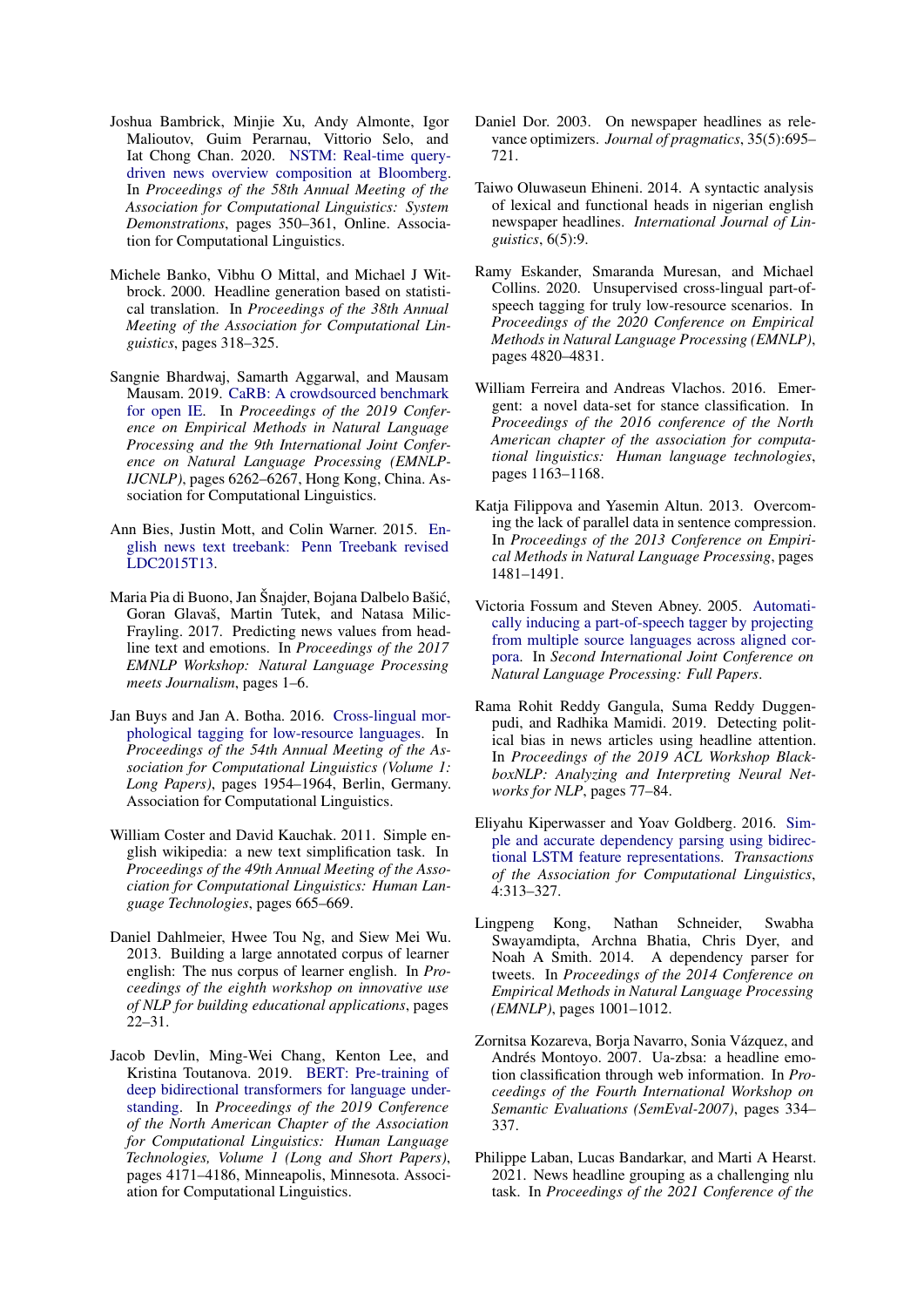*North American Chapter of the Association for Computational Linguistics: Human Language Technologies*, pages 3186–3198.

- <span id="page-10-7"></span>Guillaume Lample, Miguel Ballesteros, Sandeep Subramanian, Kazuya Kawakami, and Chris Dyer. 2016. [Neural architectures for named entity recognition.](https://doi.org/10.18653/v1/N16-1030) In *Proceedings of the 2016 Conference of the North American Chapter of the Association for Computational Linguistics: Human Language Technologies*, pages 260–270, San Diego, California. Association for Computational Linguistics.
- <span id="page-10-1"></span>Yeha Lee, Hun-young Jung, Woosang Song, and Jong-Hyeok Lee. 2010. Mining the blogosphere for top news stories identification. In *Proceedings of the 33rd international ACM SIGIR conference on Research and development in information retrieval*, pages 395–402.
- <span id="page-10-15"></span>Siyi Liu, Lei Guo, Kate Mays, Margrit Betke, and Derry Tanti Wijaya. 2019. Detecting frames in news headlines and its application to analyzing news framing trends surrounding us gun violence. In *Proceedings of the 23rd Conference on Computational Natural Language Learning (CoNLL)*, pages 504–514.
- <span id="page-10-18"></span>Yijia Liu, Yi Zhu, Wanxiang Che, Bing Qin, Nathan Schneider, and Noah A Smith. 2018. Parsing tweets into universal dependencies. In *Proceedings of the 2018 Conference of the North American Chapter of the Association for Computational Linguistics: Human Language Technologies, Volume 1 (Long Papers)*, pages 965–975.
- <span id="page-10-4"></span>Christopher Manning, Mihai Surdeanu, John Bauer, Jenny Finkel, Steven Bethard, and David McClosky. 2014a. [The Stanford CoreNLP natural language](https://doi.org/10.3115/v1/P14-5010) [processing toolkit.](https://doi.org/10.3115/v1/P14-5010) In *Proceedings of 52nd Annual Meeting of the Association for Computational Linguistics: System Demonstrations*, pages 55–60, Baltimore, Maryland. Association for Computational Linguistics.
- <span id="page-10-3"></span>Christopher D. Manning, Mihai Surdeanu, John Bauer, Jenny Finkel, Steven J. Bethard, and David Mc-Closky. 2014b. [The Stanford CoreNLP natural lan](http://www.aclweb.org/anthology/P/P14/P14-5010)[guage processing toolkit.](http://www.aclweb.org/anthology/P/P14/P14-5010) In *Association for Computational Linguistics (ACL) System Demonstrations*, pages 55–60.
- <span id="page-10-0"></span>Ingrid Mårdh. 1980. *Headlinese: On the grammar of English front page headlines*, volume 58. Liberläromedel/Gleerup.
- <span id="page-10-14"></span>Laura Ana Maria Oberländer, Evgeny Kim, and Roman Klinger. 2020. Goodnewseveryone: A corpus of news headlines annotated with emotions, semantic roles, and reader perception. In *Proceedings of the 12th Language Resources and Evaluation Conference*, pages 1554–1566.
- <span id="page-10-16"></span>Kenji Ono. 2003. Translation of news headlines. In *Proceedings of MT Summit IX*.
- <span id="page-10-17"></span>Olutobi Owoputi, Brendan O'Connor, Chris Dyer, Kevin Gimpel, Nathan Schneider, and Noah A Smith. 2013. Improved part-of-speech tagging for online conversational text with word clusters. In *Proceedings of the 2013 conference of the North American chapter of the association for computational linguistics: human language technologies*, pages 380–390.
- <span id="page-10-8"></span>Nanyun Peng and Mark Dredze. 2017. [Multi-task do](https://doi.org/10.18653/v1/W17-2612)[main adaptation for sequence tagging.](https://doi.org/10.18653/v1/W17-2612) In *Proceedings of the 2nd Workshop on Representation Learning for NLP*, pages 91–100, Vancouver, Canada. Association for Computational Linguistics.
- <span id="page-10-6"></span>Jeffrey Pennington, Richard Socher, and Christopher Manning. 2014. [GloVe: Global vectors for word](https://doi.org/10.3115/v1/D14-1162) [representation.](https://doi.org/10.3115/v1/D14-1162) In *Proceedings of the 2014 Conference on Empirical Methods in Natural Language Processing (EMNLP)*, pages 1532–1543, Doha, Qatar. Association for Computational Linguistics.
- <span id="page-10-9"></span>Peng Qi, Timothy Dozat, Yuhao Zhang, and Christopher D. Manning. 2018. [Universal Dependency](https://doi.org/10.18653/v1/K18-2016) [parsing from scratch.](https://doi.org/10.18653/v1/K18-2016) In *Proceedings of the CoNLL 2018 Shared Task: Multilingual Parsing from Raw Text to Universal Dependencies*, pages 160–170, Brussels, Belgium. Association for Computational Linguistics.
- <span id="page-10-13"></span>Alexander M Rush, Sumit Chopra, and Jason Weston. 2015. A neural attention model for abstractive sentence summarization. In *Proceedings of the 2015 Conference on Empirical Methods in Natural Language Processing*, pages 379–389.
- <span id="page-10-5"></span>Evan Sandhaus. 2008. The new york times annotated corpus. *Linguistic Data Consortium, Philadelphia*, 6(12):e26752.
- <span id="page-10-12"></span>Kristina Schneider. 2000. The emergence and development of headlines in british newspapers. *English Media Texts, Past and Present: Language and Textual Structure*, 80:45.
- <span id="page-10-10"></span>Rudolf Schneider, Tom Oberhauser, Tobias Klatt, Fe-lix A. Gers, and Alexander Löser. 2017. [Analysing](https://doi.org/10.18653/v1/W17-5402) [errors of open information extraction systems.](https://doi.org/10.18653/v1/W17-5402) In *Proceedings of the First Workshop on Building Linguistically Generalizable NLP Systems*, pages 11– 18, Copenhagen, Denmark. Association for Computational Linguistics.
- <span id="page-10-11"></span>Allan M Siegal and William G Connolly. 1999. *The New York Times manual of style and usage*. Three Rivers Press (CA).
- <span id="page-10-2"></span>Natalia Silveira, Timothy Dozat, Marie-Catherine de Marneffe, Samuel Bowman, Miriam Connor, John Bauer, and Christopher D. Manning. 2014. A gold standard dependency corpus for English. In *Proceedings of the Ninth International Conference on Language Resources and Evaluation (LREC-2014)*.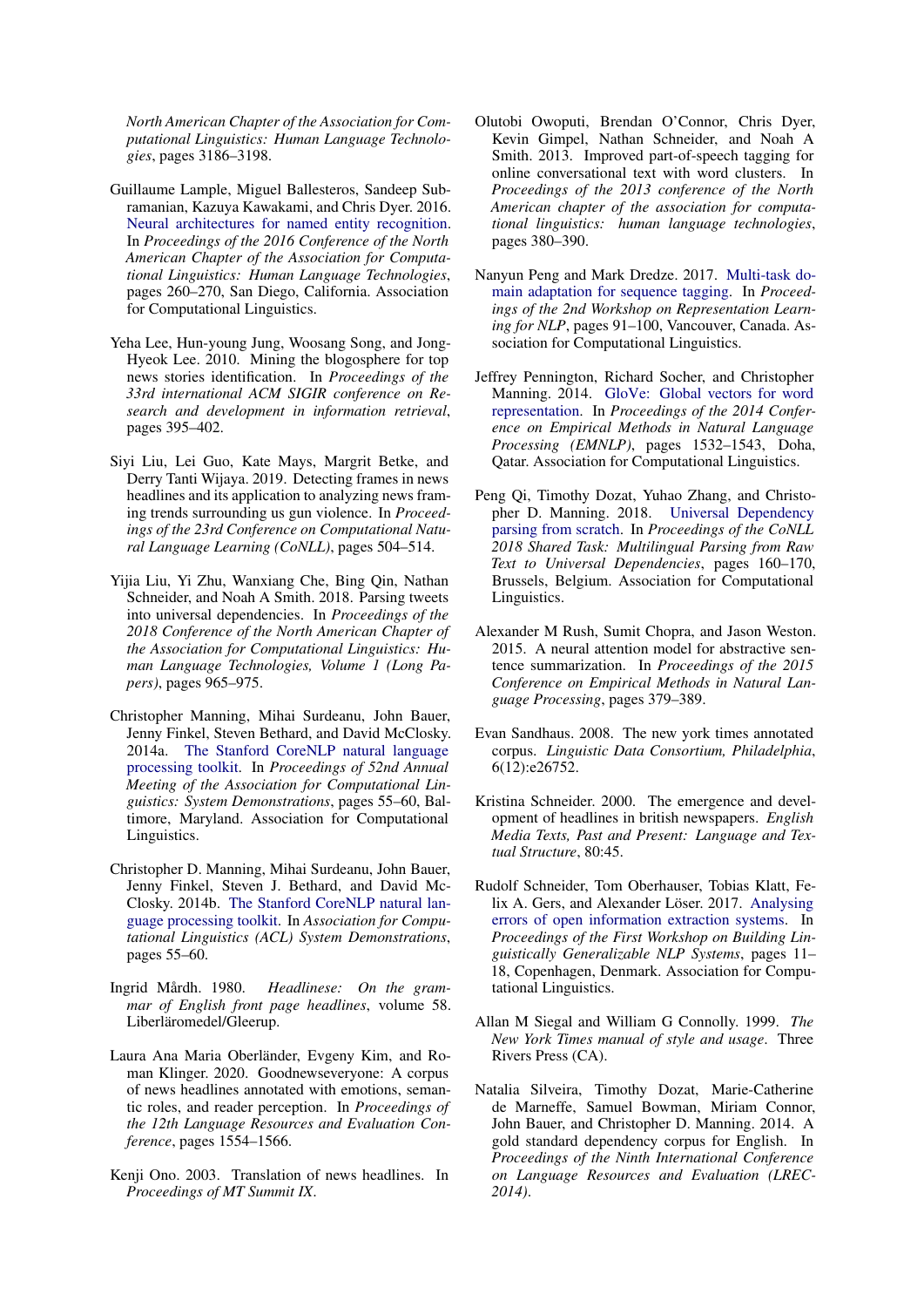- <span id="page-11-8"></span>Anders Søgaard, Anders Johannsen, Barbara Plank, Dirk Hovy, and Héctor Martínez Alonso. 2014. What's in a p-value in nlp? In *Proceedings of the eighteenth conference on computational natural language learning*, pages 1–10.
- <span id="page-11-2"></span>Carlo Strapparava and Rada Mihalcea. 2007. Semeval-2007 task 14: Affective text. In *Proceedings of the Fourth International Workshop on Semantic Evaluations (SemEval-2007)*, pages 70–74.
- <span id="page-11-0"></span>Heinrich Straumann. 1935. *Newspaper headlines: A study in linguistic method*. London, Allen.
- <span id="page-11-7"></span>Oscar Täckström, Dipanjan Das, Slav Petrov, Ryan Mc-Donald, and Joakim Nivre. 2013. Token and type constraints for cross-lingual part-of-speech tagging. *Transactions of the Association for Computational Linguistics*, 1:1–12.
- <span id="page-11-12"></span>Sho Takase and Naoaki Okazaki. 2019. Positional encoding to control output sequence length. In *Proceedings of the 2019 Conference of the North American Chapter of the Association for Computational Linguistics: Human Language Technologies, Volume 1 (Long and Short Papers)*, pages 3999–4004.
- <span id="page-11-10"></span>Sho Takase, Jun Suzuki, Naoaki Okazaki, Tsutomu Hirao, and Masaaki Nagata. 2016. Neural headline generation on abstract meaning representation. In *Proceedings of the 2016 Conference on Empirical Methods in Natural Language Processing*, pages 1054–1059.
- <span id="page-11-11"></span>Jiwei Tan, Xiaojun Wan, and Jianguo Xiao. 2017. From neural sentence summarization to headline generation: a coarse-to-fine approach. In *Proceedings of the 26th International Joint Conference on Artificial Intelligence*, pages 4109–4115.
- <span id="page-11-9"></span>AM Simon Vanderbergen. 1981. *The Grammar of Headlines in the Times: 1870-1970*, volume 95. AWLSK.
- <span id="page-11-1"></span>Aaron Steven White, Drew Reisinger, Keisuke Sakaguchi, Tim Vieira, Sheng Zhang, Rachel Rudinger, Kyle Rawlins, and Benjamin Van Durme. 2016. [Uni](https://aclweb.org/anthology/D16-1177)[versal Decompositional Semantics on Universal De](https://aclweb.org/anthology/D16-1177)[pendencies.](https://aclweb.org/anthology/D16-1177) In *Proceedings of the 2016 Conference on Empirical Methods in Natural Language Processing*, pages 1713–1723, Austin, Texas. Association for Computational Linguistics.
- <span id="page-11-3"></span>Rachel Wities, Vered Shwartz, Gabriel Stanovsky, Meni Adler, Ori Shapira, Shyam Upadhyay, Dan Roth, Eugenio Martínez-Cámara, Iryna Gurevych, and Ido Dagan. 2017. A consolidated open knowledge representation for multiple texts. In *Proceedings of the 2nd workshop on linking models of lexical, sentential and discourse-level semantics*, pages 12–24.
- <span id="page-11-4"></span>David Yarowsky, Grace Ngai, and Richard Wicentowski. 2001. [Inducing multilingual text analysis](https://aclanthology.org/H01-1035) [tools via robust projection across aligned corpora.](https://aclanthology.org/H01-1035) In *Proceedings of the First International Conference on Human Language Technology Research*.
- <span id="page-11-6"></span>Amir Zeldes. 2017. [The GUM corpus: Creating mul](https://doi.org/http://dx.doi.org/10.1007/s10579-016-9343-x)[tilayer resources in the classroom.](https://doi.org/http://dx.doi.org/10.1007/s10579-016-9343-x) *Language Resources and Evaluation*, 51(3):581–612.
- <span id="page-11-5"></span>Daniel Zeman, Martin Popel, Milan Straka, Jan Hajic, Joakim Nivre, Filip Ginter, Juhani Luotolahti, Sampo Pyysalo, Slav Petrov, Martin Potthast, Francis Tyers, Elena Badmaeva, Memduh Gokirmak, Anna Nedoluzhko, Silvie Cinkova, Jan Hajic jr., Jaroslava Hlavacova, Václava Kettnerová, Zdenka Uresova, Jenna Kanerva, Stina Ojala, Anna Missilä, Christopher D. Manning, Sebastian Schuster, Siva Reddy, Dima Taji, Nizar Habash, Herman Leung, Marie-Catherine de Marneffe, Manuela Sanguinetti, Maria Simi, Hiroshi Kanayama, Valeria dePaiva, Kira Droganova, Héctor Martínez Alonso, Çağrı Çöltekin, Umut Sulubacak, Hans Uszkoreit, Vivien Macketanz, Aljoscha Burchardt, Kim Harris, Katrin Marheinecke, Georg Rehm, Tolga Kayadelen, Mohammed Attia, Ali Elkahky, Zhuoran Yu, Emily Pitler, Saran Lertpradit, Michael Mandl, Jesse Kirchner, Hector Fernandez Alcalde, Jana Strnadová, Esha Banerjee, Ruli Manurung, Antonio Stella, Atsuko Shimada, Sookyoung Kwak, Gustavo Mendonca, Tatiana Lando, Rattima Nitisaroj, and Josie Li. 2017. [Conll 2017 shared task: Multilingual pars](http://www.aclweb.org/anthology/K/K17/K17-3001.pdf)[ing from raw text to universal dependencies.](http://www.aclweb.org/anthology/K/K17/K17-3001.pdf) In *Proceedings of the CoNLL 2017 Shared Task: Multilingual Parsing from Raw Text to Universal Dependencies*, pages 1–19, Vancouver, Canada. Association for Computational Linguistics.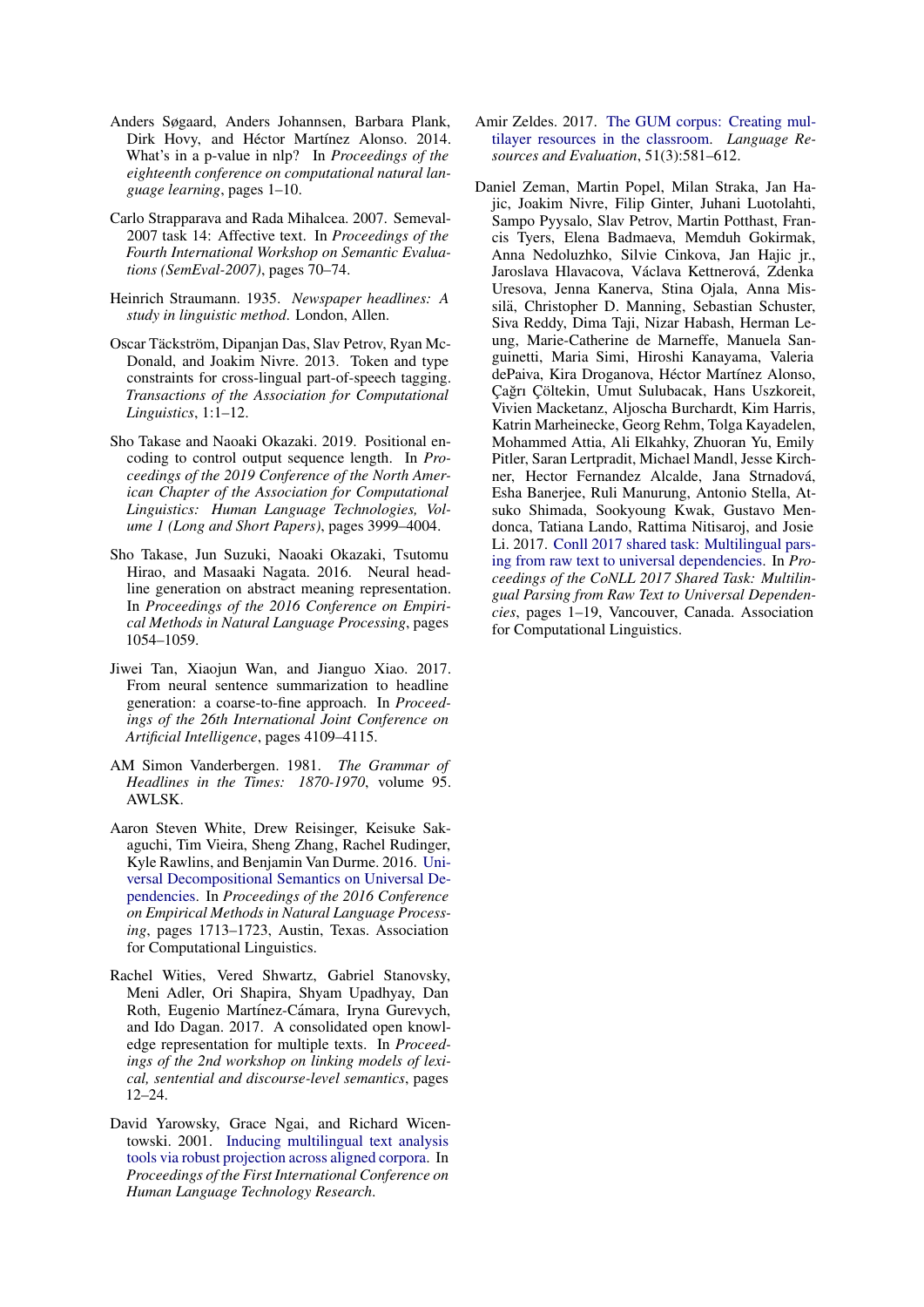## <span id="page-12-0"></span>A Annotation Guidelines

The annotation UI is shown in Figure [7.](#page-13-0) See below for full instructions for the annotation task. When in doubt, annotators consulted the UD POS tagging guidelines at [https://](https://universaldependencies.org/u/pos/) [universaldependencies.org/u/pos/](https://universaldependencies.org/u/pos/) and similar sentences in the EWT.

## Annotation Guidelines for POS Tagging **Headlines**

For each task, you will be shown a headline along with POS tags from the Universal Dependencies (UD) 2.0 schema. These tags are automatically assigned by a trained model.

Each word in the headline has its assigned POS tag displayed underneath. Click on any word to correct its tag. POS tags that you changed will be marked with a red border. If all of the words are assigned the correct tag, be sure to select the "All POS tags are correct" checkbox, otherwise you will not be able to click Submit and proceed to the next task.

You should assign POS tags according to the directions given in the UD 2.0 guidelines. Be sure to read these guidelines thoroughly before beginning annotation. When in doubt, you can search for similar sentences in the English Web Treebank here: [http://bionlp-www.utu.fi/dep\\_](http://bionlp-www.utu.fi/dep_search/) [search/](http://bionlp-www.utu.fi/dep_search/) (select "English (UDv2.0)" and note their parts of speech).

## Tricky Cases

There are a few classes of mistakes our model makes consistently. There are also a few classes of examples that may be difficult for humans to decide which is the correct POS tag. Below are the most common cases we encountered.

NOUN vs. PROPN Our model will often incorrectly label NOUN tokens as PROPN, because headlines often do not precede nouns with a determiner. These are easy errors for humans to fix, but just be aware that they are common. Example:

(5) Haye hopes fight is only postponed

"Haye" should be tagged as a PROPN in this headline, not NOUN.

Compound Nouns From the UD 2.0 guidelines: "A noun modifying another noun to form a compound noun is given the tag NOUN not ADJ." Example:

(6) But air traffic controllers in Baghdad have no record of the flights, which supposedly took off between July 2004 and July 2005.

In this sentence, "air", "traffic", and "controllers" should all be labeled as NOUN. When in doubt, defer to what the typical dictionary POS tag for a word would be.

Multiword Proper Nouns All tokens constituting a multiword name that overall functions like a proper noun should be tagged as PROPN, even if each constituent word would typically be given another POS tag. Examples:

- (7) United Airlines PROPN PROPN
- (8) The PROPN PROPN PROPN Yellow Pages

These are typically names of organizations or people. This also goes for titles preceding a PROPN. Examples:

- (9) US PROPN PROPN PROPN Rep. Lamborn
- (10) State Senator Stewart Greenleaf PROPN PROPN PROPN PROPN
- (11) Former President Bush  $AD.T$ PROPN PROPN

In the above, "Former" is tagged as an ADJ, since it is not considered part of the title. One major exception is the possessive marker, "'s", which is tagged as PART, a participle, even if it is part of an organization's name. Examples:

- (12) Pakistan People 's PROPN PROPN PART PROPN Party
- (13) Garden Grove seniors invited to Mother PROPN PROPN NOUN VERB ADP PROPN 's PART PROPN NOUN Day event

Some corner cases:

Tokens that consist of all digits should be labeled as NUM (e.g., the 7 in Windows 7). Acronyms of proper nouns should be labeled as PROPN: USA, NATO, HBO. When in doubt, refer to similar sentences in the English Web Treebank.

Currencies Tagging currencies can be tricky. If the currency denotes the denomination of a sum of money, it should be marked as a SYM: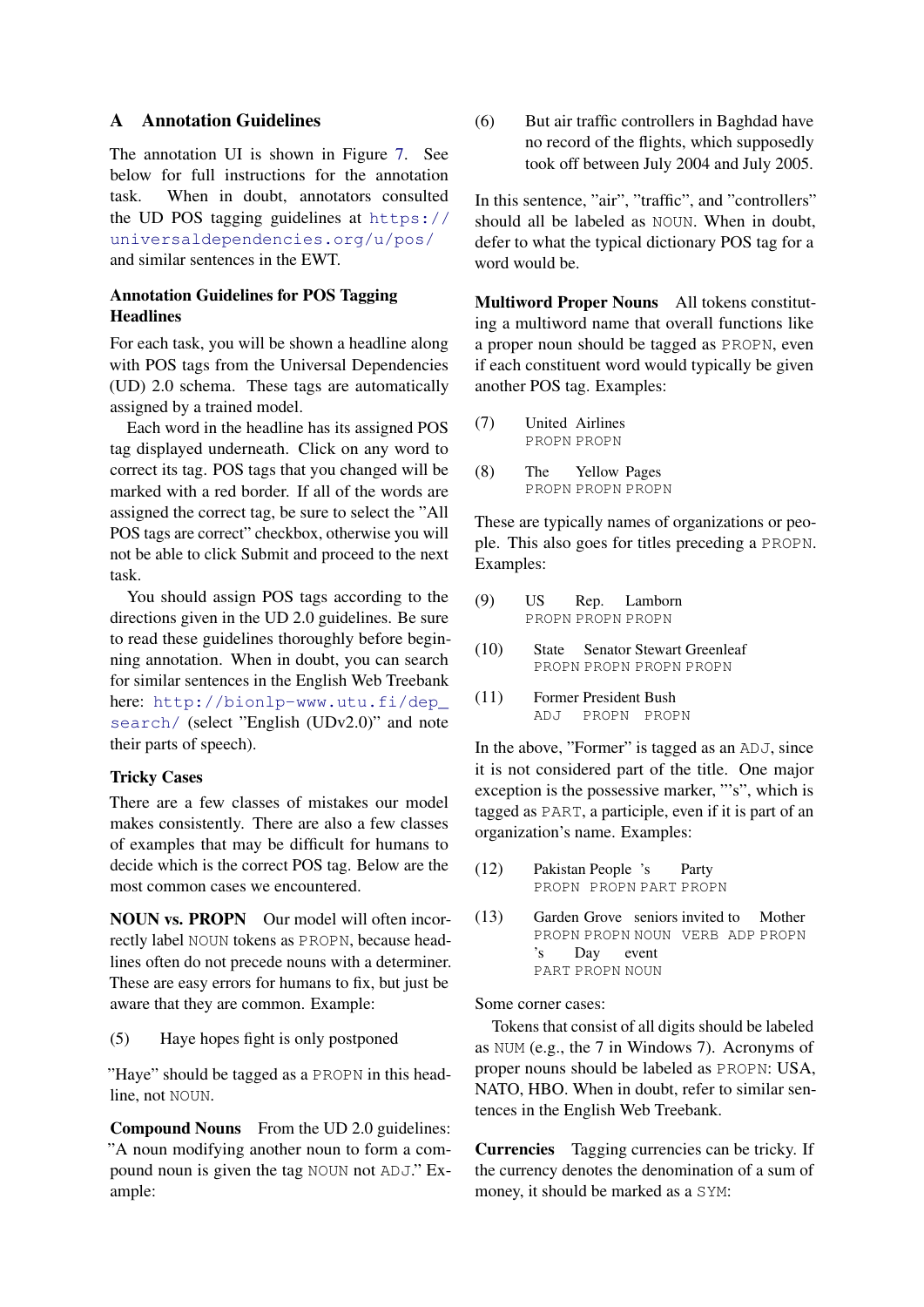<span id="page-13-0"></span>

| POS tag news headlines UD 2.0: Contribute<br><b>Show Instructions</b>                                                                                                                                                    | POS tag news headlines UD 2.0: Contribute<br><b>Show Instructions</b>                                                                                                                                                                                                                                            |  |
|--------------------------------------------------------------------------------------------------------------------------------------------------------------------------------------------------------------------------|------------------------------------------------------------------------------------------------------------------------------------------------------------------------------------------------------------------------------------------------------------------------------------------------------------------|--|
| Please correct any POS tags in this headline:<br>Woman indicted<br>attempted murder<br>of<br>four counts<br>on<br>$\sim$<br><b>NOUN</b><br><b>VERB</b><br><b>ADP</b><br>NUM NOUN ADP<br><b>VERB</b><br><b>NOUN PUNCT</b> | The part-of-speech for attempted is:<br>Adjective (ADJ)<br>Adverb (ADV)<br>Please correct any POS tags in this headline:<br>Interjection (INTJ)<br>Noun (NOUN)<br>Woman indicted on four counts of<br>Proper Noun (PROPN)<br><b>NOUN</b><br><b>VERB</b><br>ADP NUM NOUN ADP<br>Verb (VERB)<br>Adposition (ADP)   |  |
| Comments:                                                                                                                                                                                                                | Auxilliary (AUX)<br>Comments:<br>Coordinating Conjunction (CCONJ)<br>Determiner (DET)<br>Numeral (NUM)<br>Participle (PART)                                                                                                                                                                                      |  |
| All POS tags are correct<br><b>QCancel</b><br>Submit<br>Time spent on task: 247                                                                                                                                          | All POS tags are correct<br>Pronoun (PRON)<br>Cancel<br>Subm<br>Subordinating conjunction (SCONJ)<br>Time spent on task: care<br>Punctuation (PUNCT)<br>You are working now on task: sassar<br>Symbol (SYM)<br>Cannot assign part-of-speech -- use restrictively (X)<br>You have completed: 1723 tasks from 1734 |  |
| You are working now on task: 5686437<br>You have completed: 1734 tasks from 1734                                                                                                                                         | Update                                                                                                                                                                                                                                                                                                           |  |

Figure 7: Example of the annotation UI initially (left) and after selecting a POS tag to correct (right). The instructions are hidden.

| (14) |  | Rs. 500 in Pakistan |
|------|--|---------------------|
|      |  | SYM NUM ADP PROPN   |

- $(15)$  \$ SYM NUM ADP PROPN 500 in USA
- $(16)$ SYM NUM ADP PROPN 500 in Denmark

A currency that is referred to generically should be labeled as a NOUN:

- (17) Yuan was little changed against the dollar NOUN AUX ADV VERB ADP DET NOUN
- (18) these countries could put the dollar DET NOUN AUX VERB DET NOUN under intense pressure ADP ADJ NOUN
- $(19)$ DET ADJ Japanese government holds dollar NOUN VERB NOUN reserves of approximately \$ 1 NOUN ADP ADJ SYM NUM trillion **NITM**

Hyphenated Compounds and Multiword Expressions Multiword expressions are phrases made up of at least two words whose meaning cannot be directly inferred from of its constituent words. A canonical example is the phrase "kick the bucket", which means "to die", and can take the place of a verb in a sentence. Each word in a multiword expression should be assigned the POS tag that is typical for its usage. Example:

 $(20)$  let VERB DET NOUN ADP ADP DET NOUN the cat out of the bag

Similarly, hyphenated expressions like "drivethrough" are split by punctation into separate tokens ("drive", "-", "through"). POS tags should be

assigned to each constituent token independently. Example:

(21) drive - VERB PUNCT ADP through

When in doubt, defer to the typical POS tag for a token rather than the context.

Passive Constructions Be aware of passive constructions when the subject of the verb is omitted.

- (22) Tourism Industry is least affected
- (23) Grand standing is ignored .

In these cases, "affected" and "ignored" should both be labeled as VERB, although one might be tempted to label them as ADJ.

Copula is AUX Copulas (is/are/some inflection of to be) are always labeled as AUX, even when used as the main verb in a sentence. Example:

(24) What are catch shares ?

"are" should be tagged as AUX here, not VERB.

Tagging "than"/"for" SCONJ vs. ADP Words like "than" and "for" may be particularly difficult to tag. When these words are followed by a noun phrase, they are likely ADP. When they are followed by a clause, they are likely SCONJ. Examples:

(25) Meiring is more than an PROPN AUX ADJ ADP DET embarrassment . **NOUN** PUNCT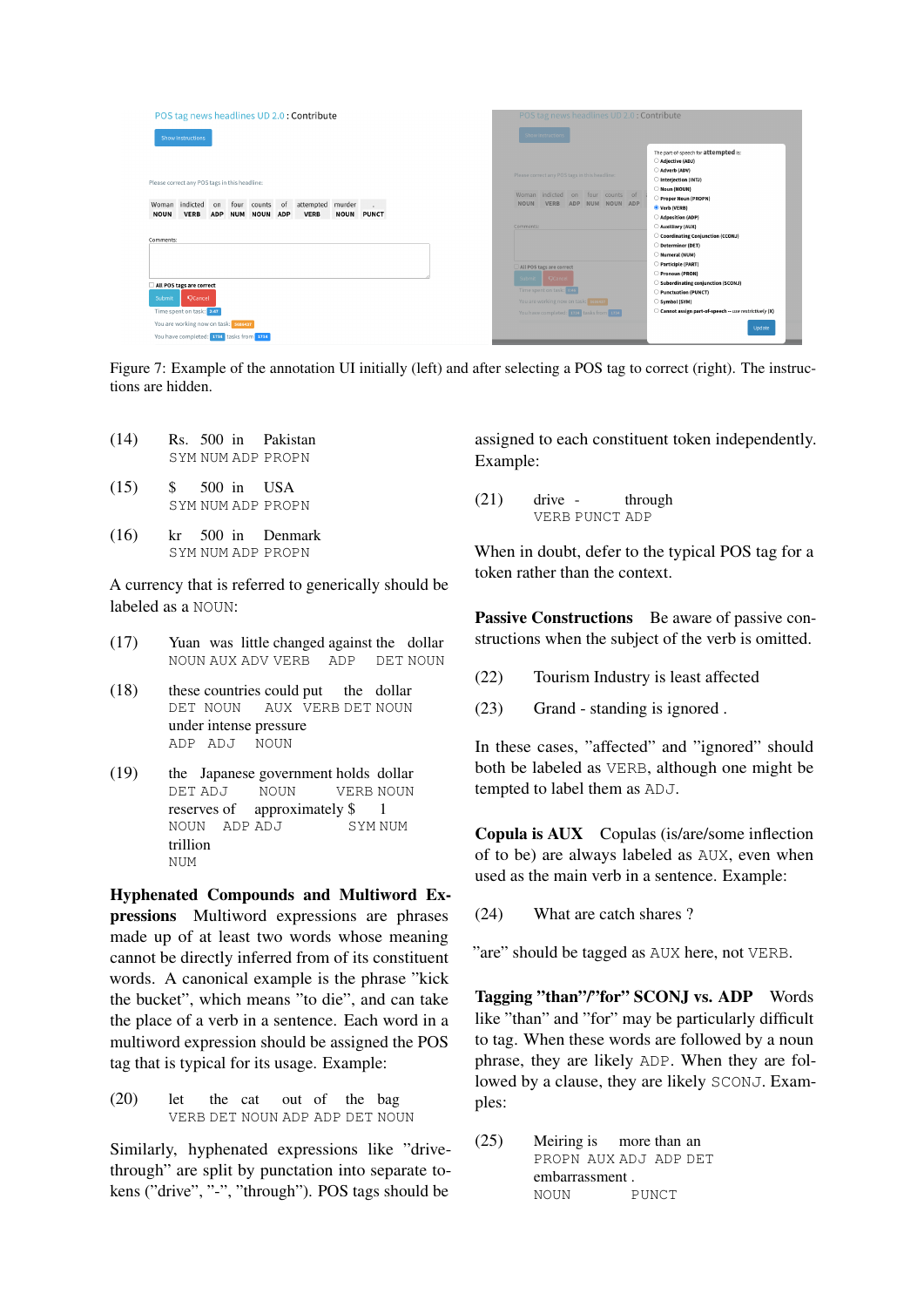- $(26)$ DET PROPN NOUN VERB ADV ADJ Kashmir issue generates far more terrorism , and even the threat NOUN PUNCT CCONJ ADV DET NOUN of nuclear war , than Iraq ADP ADJ NOUN PUNCT SCONJ PROPN ever did ADV VERB PUNCT .
- $(27)$ ADV DET PROPN PROPN the Electoral Commission is AUX refusing to VERB PART VERB NOUN ADP ADJ punish people for mere past Baath Party membership . ADJ PROPN PROPN NOUN PUNCT

## <span id="page-14-0"></span>B Model Validation Performance

Here we report the selected hyperparameters and validation performance for models presented in Table [1.](#page-5-2) Note that validation performance is over the silver-labeled GSCproj dataset, which means that it is likely an overestimate of the performance on the gold validation set. The one exception to this is the EWT baseline tagger, where validation performance is over the EWT validation set. Table [4](#page-15-0) gives the selected hyperparameters for each of these models along with their validation performance. For the EWT+Aux tagger, validation performance is reported for the EWT decoder for both non-contextual and BERT taggers, as this decoder achieved the highest token accuracy on GSCproj.